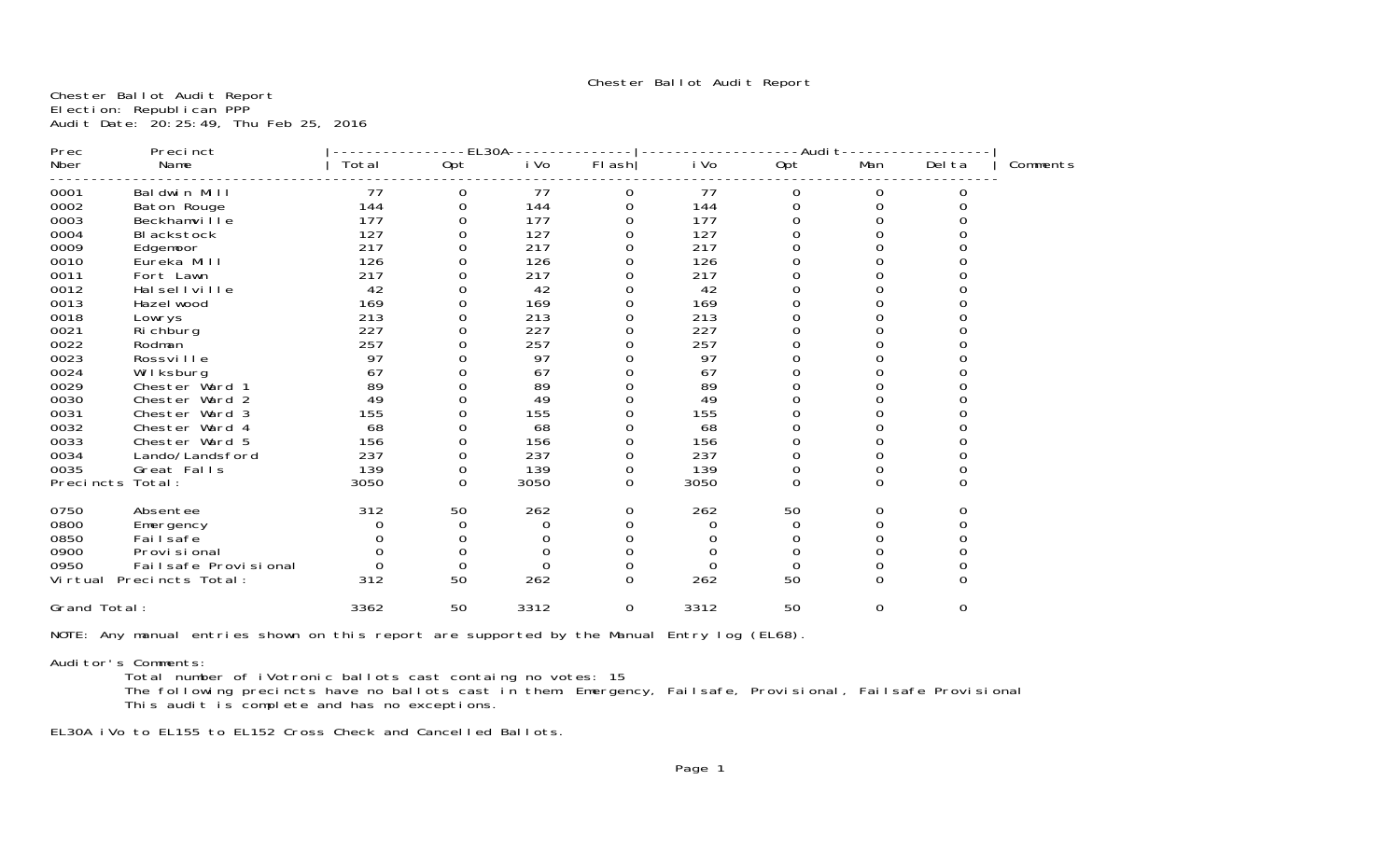| Chester Ballot Audit Report |  |  |  |  |  |
|-----------------------------|--|--|--|--|--|
|-----------------------------|--|--|--|--|--|

| EL30A Ivo Ballots        |                                                                                                                        |           |                                                                                               |
|--------------------------|------------------------------------------------------------------------------------------------------------------------|-----------|-----------------------------------------------------------------------------------------------|
| 3312<br>Delta from EL30A | 3312<br>Delta from EL155                                                                                               | 3312<br>Ω |                                                                                               |
|                          | Cast By Voter<br>Cast By Poll Wkr<br>Blank Cast by PW                                                                  | 3310      |                                                                                               |
|                          |                                                                                                                        | 30        |                                                                                               |
|                          | Wrong Ballot<br>Voter Left AB<br>Voter Left BB<br>Voter Request<br>Printer Problem<br>Terminal Problem<br>Other Reason | 8<br>16   | (AB = After ballot selected by poll worker.)<br>(BB = Before ballot selected by poll worker.) |
|                          |                                                                                                                        |           | EL155 Ballots   EL152 Ballots<br>Cancelled Ballots                                            |

Number of ADA audio enabled events in this election: 50

|      | Precinct Number and Name | Machi ne | Date                  | Ti me |
|------|--------------------------|----------|-----------------------|-------|
| 0001 | Baldwin Mill             | 5124129  | 02/04/2016 11:01:57   |       |
| 0002 | Baton Rouge              | 5123609  | 02/04/2016 11: 15: 55 |       |
| 0003 | Beckhamville             | 5120695  | 02/04/2016 11:23:33   |       |
| 0003 | Beckhamville             | 5130279  | 02/04/2016 11:24:49   |       |
| 0004 | BI ackstock              | 5119463  | 02/04/2016 11:41:32   |       |
| 0004 | BI ackstock              | 5133793  | 02/04/2016 11: 42: 53 |       |
| 0009 | Edgemoor                 | 5122421  | 02/04/2016 11:52:16   |       |
| 0009 | Edgemoor                 | 5133128  | 02/04/2016 11:52:16   |       |
| 0009 | Edgemoor                 | 5122912  | 02/04/2016 11:52:31   |       |
| 0010 | Eureka Mill              | 5121034  | 02/04/2016 12:03:58   |       |
| 0010 | Eureka Mill              | 5129241  | 02/04/2016 12:04:25   |       |
| 0010 | Eureka Mill              | 5129473  | 02/04/2016 12:05:25   |       |
| 0011 | Fort Lawn                | 5129685  | 02/04/2016 12:16:42   |       |
| 0011 | Fort Lawn                | 5123375  | 02/04/2016 12:15:35   |       |
| 0011 | Fort Lawn                | 5136547  | 02/04/2016 12:16:00   |       |
| 0012 | Halsellville             | 5124058  | 02/04/2016 15:00:23   |       |
| 0013 | Hazel wood               | 5132320  | 02/04/2016 15:18:05   |       |
| 0013 | Hazel wood               | 5124039  | 02/04/2016 15:18:03   |       |
| 0018 | Lowrys                   | 5120002  | 02/04/2016 15:41:34   |       |
| 0018 | Lowrys                   | 5131338  | 02/04/2016 15:41:42   |       |
| 0021 | Ri chburg                | 5131472  | 02/04/2016 15:49:32   |       |
| 0021 | Ri chburg                | 5125565  | 02/04/2016 15:50:14   |       |
| 0021 | Ri chburg                | 5132993  | 02/04/2016 15:51:59   |       |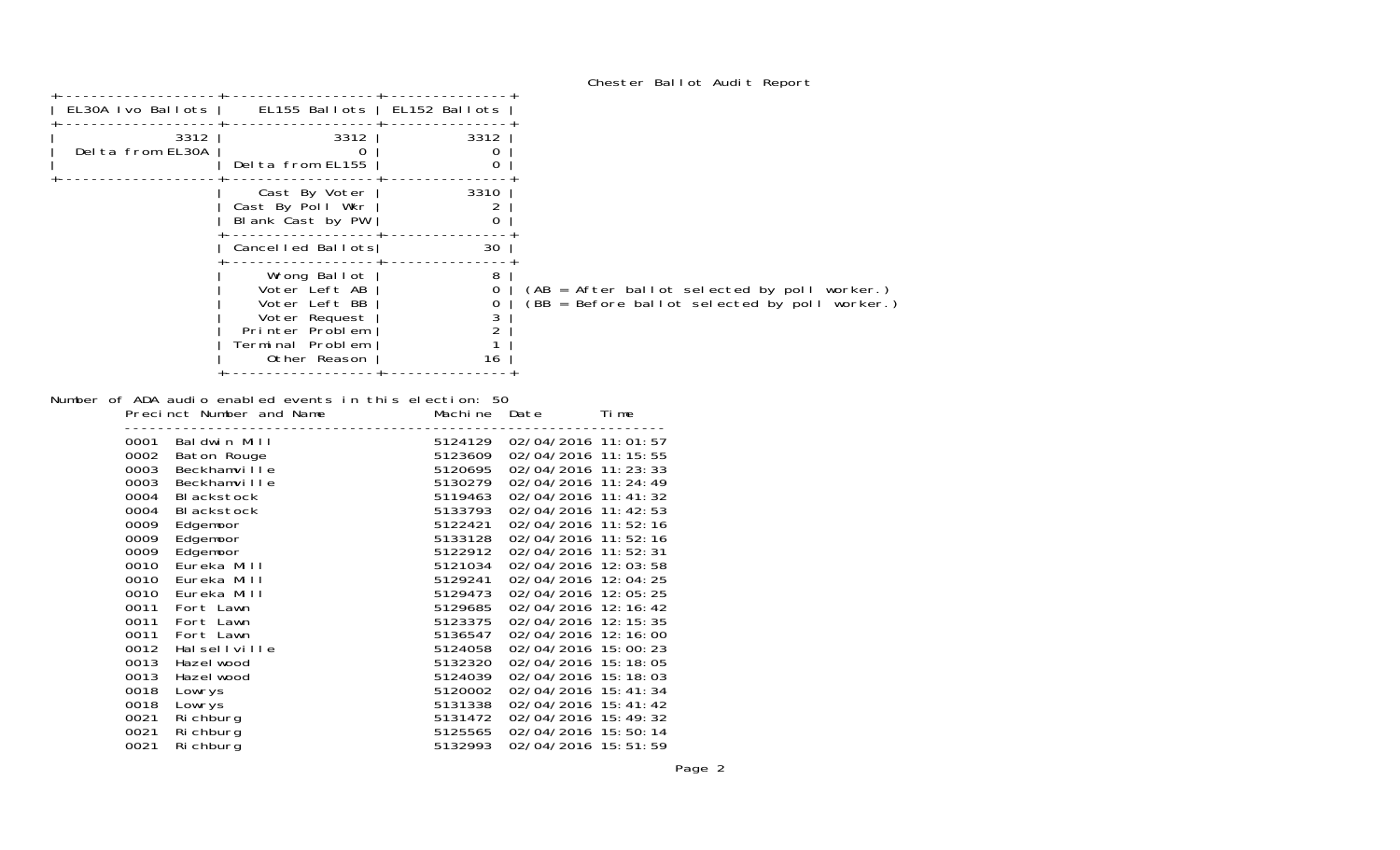| 0022<br>0022<br>0022<br>0023<br>0023<br>0024<br>0024<br>0029<br>0029<br>0029<br>0030<br>0030<br>0031<br>0031<br>0031<br>0032<br>0032<br>0033<br>0033<br>0033<br>0034 | Rodman<br>Rodman<br>Rodman<br>Rossville<br>Rossville<br>Wilksburg<br>Wilksburg<br>Chester Ward 1<br>Chester Ward 1<br>Chester Ward 1<br>Chester Ward 2<br>Chester Ward 2<br>Chester Ward 3<br>Chester Ward 3<br>Chester Ward 3<br>Chester Ward 4<br>Chester Ward 4<br>Chester Ward 5<br>Chester Ward 5<br>Chester Ward 5<br>Lando/Landsford | 5132024<br>5124326<br>5128193<br>5136136<br>5130738<br>5121424<br>5121581<br>5135350<br>5133670<br>5133016<br>5130696<br>5123668<br>5121129<br>5125703<br>5132299<br>5134785<br>5130716<br>5113705<br>5114085<br>5111512<br>5120680 | Chester Ballot Audit Report<br>02/05/2016 08:57:21<br>02/05/2016 09:06:48<br>02/05/2016 09:54:30<br>02/05/2016 09:14:15<br>02/05/2016 09:14:55<br>02/05/2016 09: 25: 04<br>02/05/2016 09: 27: 13<br>02/05/2016 09: 35: 57<br>02/05/2016 09:36:26<br>02/05/2016 09:36:47<br>02/05/2016 11:36:23<br>02/05/2016 11: 35: 31<br>02/05/2016 11:46:50<br>02/05/2016 11:44:05<br>02/05/2016 11:44:26<br>02/05/2016 11:55:34<br>02/05/2016 12:53:28<br>02/05/2016 12:03:50<br>02/05/2016 12:04:43<br>02/05/2016 12:04:40<br>02/05/2016 12:17:26 |
|----------------------------------------------------------------------------------------------------------------------------------------------------------------------|---------------------------------------------------------------------------------------------------------------------------------------------------------------------------------------------------------------------------------------------------------------------------------------------------------------------------------------------|-------------------------------------------------------------------------------------------------------------------------------------------------------------------------------------------------------------------------------------|----------------------------------------------------------------------------------------------------------------------------------------------------------------------------------------------------------------------------------------------------------------------------------------------------------------------------------------------------------------------------------------------------------------------------------------------------------------------------------------------------------------------------------------|
|                                                                                                                                                                      |                                                                                                                                                                                                                                                                                                                                             |                                                                                                                                                                                                                                     |                                                                                                                                                                                                                                                                                                                                                                                                                                                                                                                                        |
| 0034<br>0035<br>0035<br>0035<br>0750<br>0750                                                                                                                         | Lando/Landsford<br>Great Falls<br>Great Falls<br>Great Falls<br>Absentee<br>Absentee                                                                                                                                                                                                                                                        | 5131909<br>5133775<br>5120471<br>5121579<br>5133518<br>5133313                                                                                                                                                                      | 02/05/2016 12:18:38<br>02/05/2016 12:23:34<br>02/05/2016 12: 24: 23<br>02/05/2016 12: 23: 31<br>01/13/2016 11: 37: 48<br>01/13/2016 11:36:45                                                                                                                                                                                                                                                                                                                                                                                           |
|                                                                                                                                                                      |                                                                                                                                                                                                                                                                                                                                             |                                                                                                                                                                                                                                     |                                                                                                                                                                                                                                                                                                                                                                                                                                                                                                                                        |

 ----------------------------------------------------------------- Election Date: 02/20/2016In all but the Absentee Precicnt events reported before election day are due to testing. Machines reported with precinct unknown had ADA Audio Enabled Events but no ballots were cast on them.

How to read this report.

This is the ballot level report. It compares the number of ballots cast in the tabulation report, the EL30A with the number of ballots cast in the audit data.

The values read from the EL30A report are reported in four categories; Total, Optical (Opt), iVotronic (iVo) and Flash. None of these values on each line are calculated but parsed from the actual report. The total lines are the calculated sums of the individual precince line values.

The Opt totals are the total number of ballots cast on paper ballots that were scanned into the optical scanner and transferred to the tabulation computer via memory stick or ZipDisk (depending on the type of device, M100 or M650 used to scan the ballots.) Optical totals should exist only in some but not all of the Virtual Precincts at the bottom of the table.

The iVo totals are the results gathered from the PEBs (Personal Electronic Ballot) which are used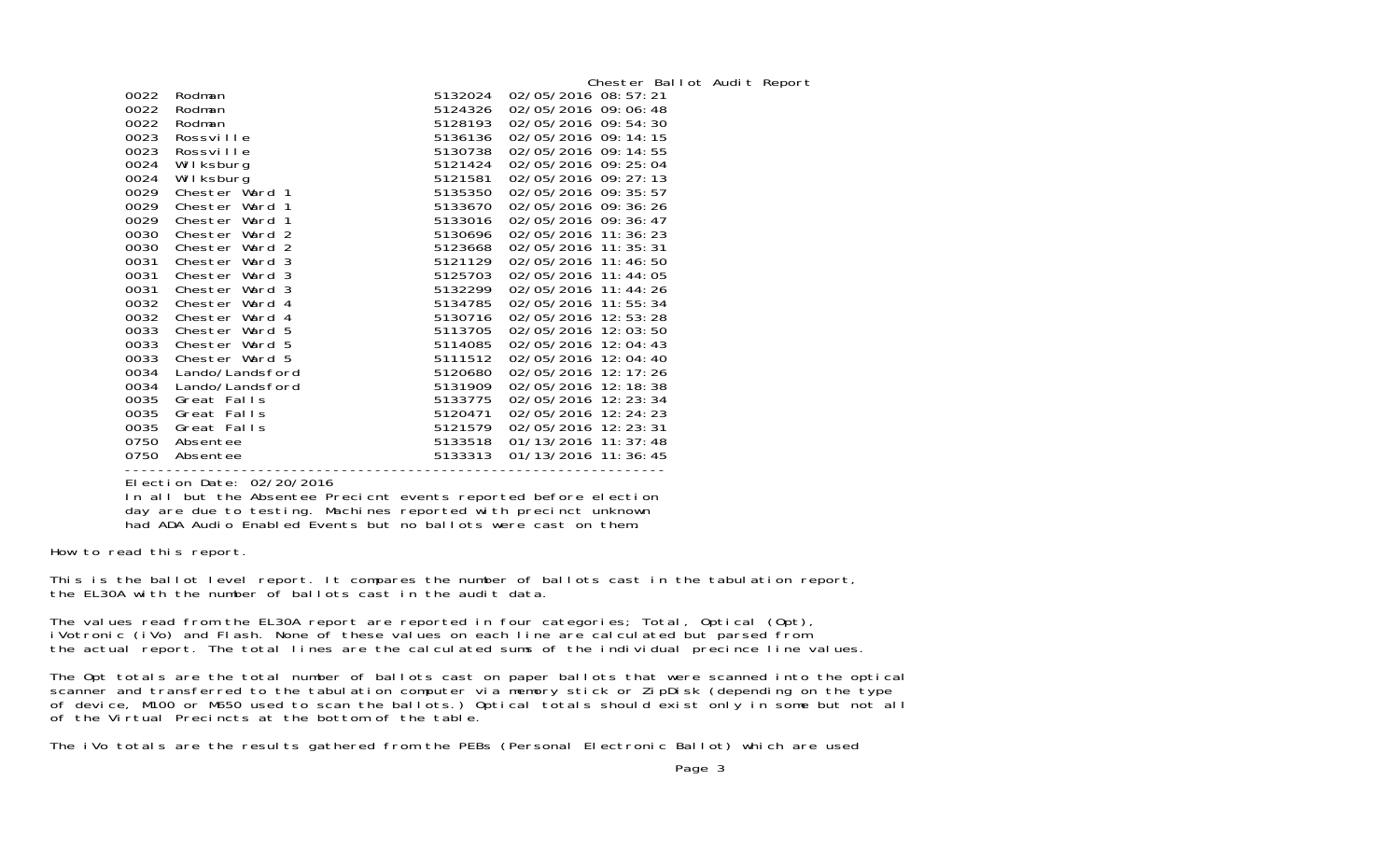#### Chester Ballot Audit Report

to open and close an iVotronic voting machine and, after the polls have closed, gather the ballots cast for transmission to the tabulation system.

The Flash totals are the totals that are read from the flash cards in the rare event that the ballots cannot be copied from the machine to the PEB or from the PEB to the tabulating machine.

The values on the Audit side come from the iVotronic audit data that is read from the flash cards as part of the audit process. That process combines the individual machine data into two master audit files, the EL155 Vote image log and the EL152 iVotronic event log. The EL155 contains a record of all the votes cast on a ballot. The vote images indicate the machine 0counting the number of asterisks in a precint we get the number of ballots cast in that precinct. That number should always match the number in the iVo column on the EL30A side of the report.

Optical ballots do not have electonically readable audit files. So if the audit data iVotronic total does not match the EL30A Total value, the auditor is prompted to read the paper report from the optical scanner and enter the total ballots cast into the auditing program.

If the sum of the audit iVotronic and Optical ballots cast still do not match the EL30A total value, then the audit software reads the EL68 Manual Entry log for any changes made in that precinct to either the iVo or Opt totals by the CEC staff. It displays any manual entries to the auditor for inclusion into the totals. If accepted by the auditor these entries are automatically added to the Man column from the Manual Entry log.

Finally, the audit software calculates the Delta value which should be zero unless the sum of the iVo, the Opt and the Man do not match the EL30A Total column. If the Delta is greater than zero then audit data is missing. A comment will be placed on that line in the report indicating missing audit data. If the Delta value is less than zero then there are more ballots in the audit data than there are in the tabulated data and a comment will be placed on that line in the report.

Wherever possible, the audit system will attempt to indicate where the difference is by displaying the iVotronic machine numbers and the number of ballots cast on that machine that exist in the audit data.In the case of missing tabulated data, it might be possible to identify a machine that has the same number of ballots cast as the delta value and that number and ballot count will be highlited with a < sign. If there is a non zero Delta value there will be an entry by the auditor explaining the variance.

Finally, there is a EL30A iVo to EL155 to EL152 Cross Check and Cancelled Ballots table in the report This table should indicate that the nubmer ballots cast in the EL30A match the numbers in the EL155 and the EL152 report. Then there are some statistics pulled from the EL152 repor that indicate how many ballots were cast by the voter and the number cast by the poll worker. Lastly the number of ballots that were cancelled and the reason they were cancelled. It should be noted that the reason cancelled is chosen from a pull down menu presented to the poll worker when a ballot is cancelled, there is no way to validate the poll worker's choice.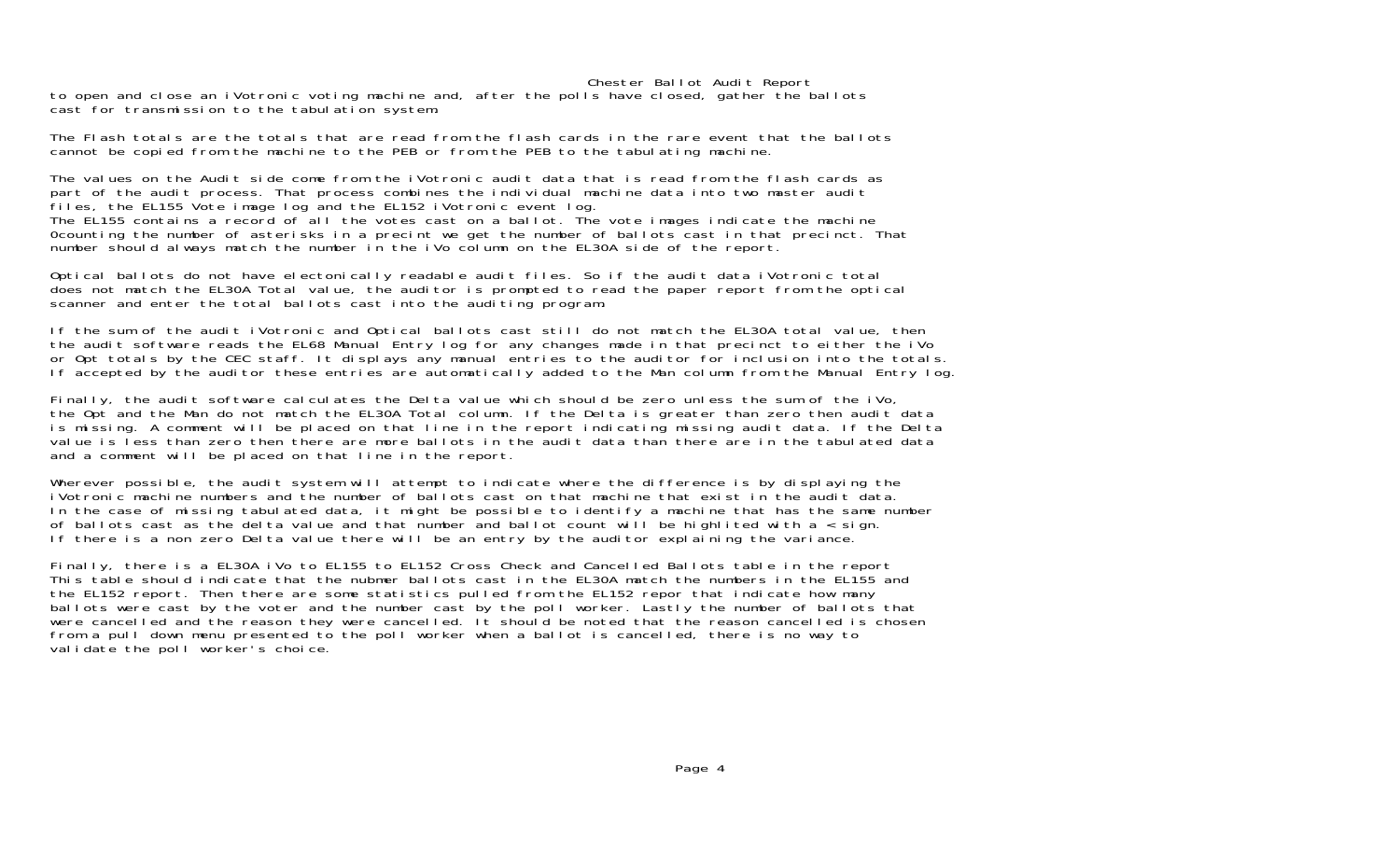## Chester Vote Audi†

#### Chester Vote Level Audit Report Election: Republican PPP Audit Date: 20:26:16, Thu Feb 25, 2016

| Precinct Number / Name                       |                              | -------------EL30A---------------- ----Audit------- |                |               |          |              |      |  |                                     |
|----------------------------------------------|------------------------------|-----------------------------------------------------|----------------|---------------|----------|--------------|------|--|-------------------------------------|
| 0ffice                                       | Candi date                   | Party                                               |                | Total Optical | i Vo     | Flash        | i Vo |  | Delta Comments                      |
| 0001 Baldwin Mill                            |                              |                                                     |                |               |          |              |      |  |                                     |
| President District 5                         | Jeb Bush                     |                                                     |                |               |          |              |      |  |                                     |
| President District 5                         | Ben Carson                   |                                                     |                |               |          |              |      |  |                                     |
| President District 5                         | Chris Christie               |                                                     |                |               | 0        |              |      |  | 0 * No Audit Data expected or found |
| President District 5                         | Ted Cruz                     |                                                     | 23             |               | 23       |              | 23   |  |                                     |
| President District 5                         | Carly Fiorina                |                                                     |                |               |          |              |      |  | * No Audit Data expected or found   |
| President District 5                         | Jim Gilmore                  |                                                     |                |               | Ω        | 0            |      |  | * No Audit Data expected or found   |
| President District 5                         | Mi ke Huckabee               |                                                     |                |               |          | 0            |      |  | * No Audit Data expected or found   |
| President District 5                         | John R Kasich                |                                                     |                |               |          |              |      |  |                                     |
| President District 5                         | Rand Paul                    |                                                     |                |               | Ω        | $\Omega$     |      |  | * No Audit Data expected or found   |
| President District 5                         | Marco Rubio                  |                                                     |                |               | 9        |              |      |  |                                     |
| President District 5                         | Rick Santorum                |                                                     |                |               | 0        |              |      |  | * No Audit Data expected or found   |
| President District 5                         | Donald J Trump               |                                                     | 32             | ∩             | 32       |              | 32   |  |                                     |
| 0002 Baton Rouge                             |                              |                                                     |                |               |          |              |      |  |                                     |
| President District 5                         | Jeb Bush                     |                                                     | 5              | 0             | 5        | 0            |      |  |                                     |
| President District 5                         | Ben Carson                   |                                                     | 18             |               | 18       |              | 18   |  |                                     |
| President District 5                         | Chris Christie               |                                                     | 0              |               | $\Omega$ | $\Omega$     |      |  | * No Audit Data expected or found   |
| President District 5                         | Ted Cruz                     |                                                     | 41             |               | 41       |              | 41   |  |                                     |
| President District 5                         | Carly Fiorina                |                                                     |                |               | 0        |              |      |  | * No Audit Data expected or found   |
| President District 5                         | Jim Gilmore                  |                                                     |                |               | ∩        |              |      |  | * No Audit Data expected or found   |
| President District 5                         | Mi ke Huckabee               |                                                     |                |               |          |              |      |  |                                     |
| President District 5                         | John R Kasich                |                                                     |                |               |          |              |      |  |                                     |
| President District 5                         | Rand Paul<br>Marco Rubio     |                                                     | 17             |               | 0        |              |      |  | * No Audit Data expected or found   |
| President District 5                         |                              |                                                     |                |               | 17       |              | 17   |  |                                     |
| President District 5                         | Rick Santorum                |                                                     | $\Omega$<br>59 | 0             | 0        |              |      |  | * No Audit Data expected or found   |
| President District 5                         | Donald J Trump               |                                                     |                |               | 59       |              | 59   |  |                                     |
| 0003 Beckhamville                            |                              |                                                     |                | 0             |          |              |      |  |                                     |
| President District 5                         | Jeb Bush                     |                                                     | 5<br>10        |               | 5        | 0            | 10   |  |                                     |
| President District 5                         | Ben Carson<br>Chris Christie |                                                     | $\Omega$       |               | 10       | 0            |      |  |                                     |
| President District 5                         |                              |                                                     | 35             |               | 0<br>35  | <sup>0</sup> |      |  | * No Audit Data expected or found   |
| President District 5                         | Ted Cruz<br>Carly Fiorina    |                                                     |                |               | 0        |              | 35   |  | * No Audit Data expected or found   |
| President District 5<br>President District 5 | Jim Gilmore                  |                                                     |                |               | 0        | 0            |      |  | * No Audit Data expected or found   |
| President District 5                         | Mi ke Huckabee               |                                                     |                |               | 0        | 0            |      |  | * No Audit Data expected or found   |
| President District 5                         | John R Kasich                |                                                     |                |               | 9        |              |      |  |                                     |
| President District 5                         | Rand Paul                    |                                                     |                |               | 0        |              |      |  | * No Audit Data expected or found   |
| President District 5                         | Marco Rubio                  |                                                     | 31             |               | 31       |              | 31   |  |                                     |
| President District 5                         | Rick Santorum                |                                                     | $\Omega$       |               | $\Omega$ |              |      |  | 0 * No Audit Data expected or found |
|                                              |                              |                                                     |                |               |          |              |      |  |                                     |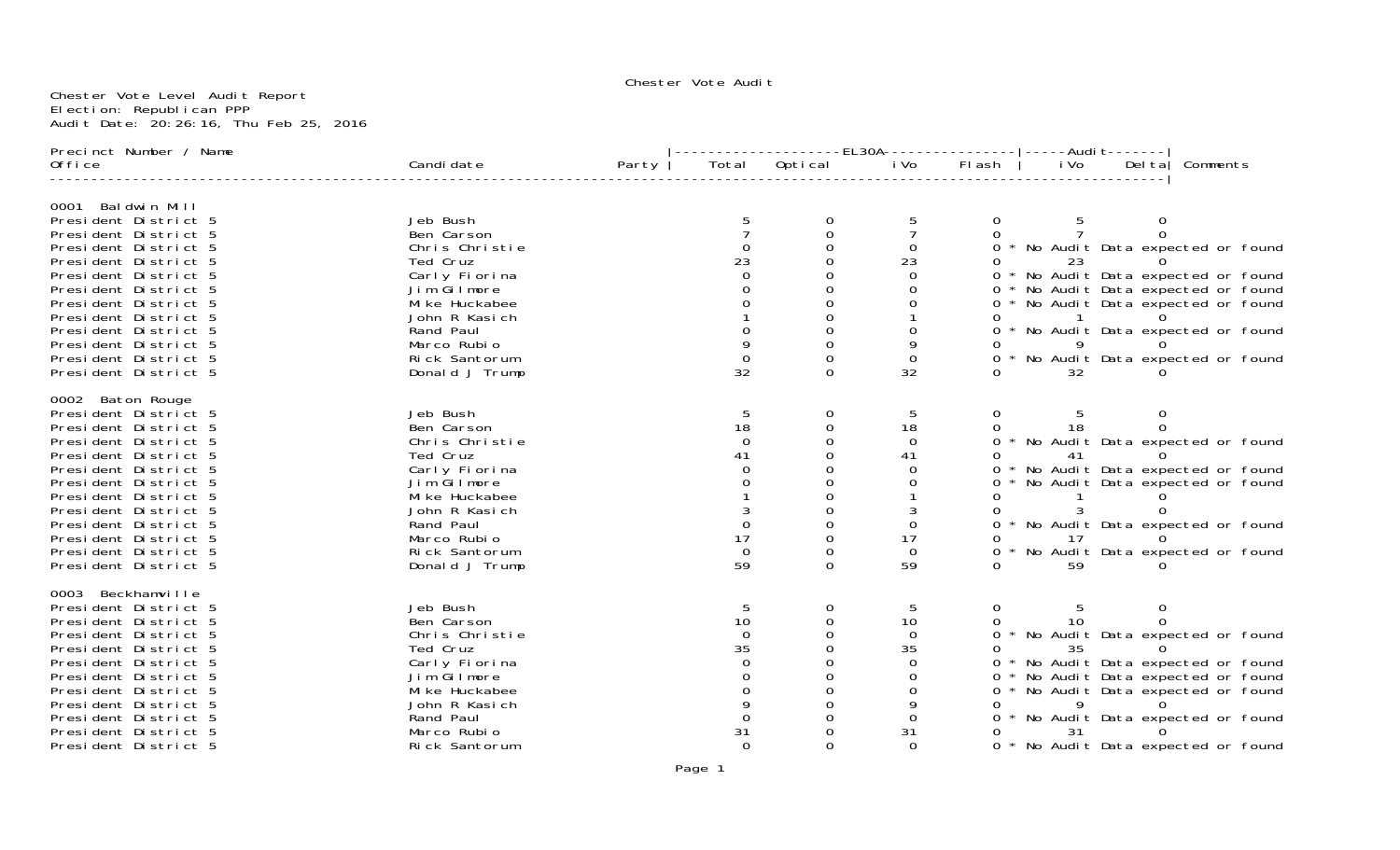|                                                                                                                                                                                                                                                                                                                  |                                                                                                                                                                                        | Chester Vote Audit                                                                          |                                                                        |                                                                                              |                                                            |                                       |                                                                                                                                                                                                                                |  |
|------------------------------------------------------------------------------------------------------------------------------------------------------------------------------------------------------------------------------------------------------------------------------------------------------------------|----------------------------------------------------------------------------------------------------------------------------------------------------------------------------------------|---------------------------------------------------------------------------------------------|------------------------------------------------------------------------|----------------------------------------------------------------------------------------------|------------------------------------------------------------|---------------------------------------|--------------------------------------------------------------------------------------------------------------------------------------------------------------------------------------------------------------------------------|--|
| President District 5                                                                                                                                                                                                                                                                                             | Donald J Trump                                                                                                                                                                         | 87                                                                                          | $\mathbf 0$                                                            | 87                                                                                           | $\overline{0}$                                             | 87                                    | $\mathbf 0$                                                                                                                                                                                                                    |  |
| 0004 Blackstock<br>President District 5<br>President District 5<br>President District 5<br>President District 5<br>President District 5<br>President District 5<br>President District 5<br>President District 5<br>President District 5<br>President District 5<br>President District 5<br>President District 5  | Jeb Bush<br>Ben Carson<br>Chris Christie<br>Ted Cruz<br>Carly Fiorina<br>Jim Gilmore<br>Mi ke Huckabee<br>John R Kasich<br>Rand Paul<br>Marco Rubio<br>Rick Santorum<br>Donald J Trump | 12<br>$\Omega$<br>44<br>0<br>0<br>0<br>3<br>$\Omega$<br>27<br>$\mathbf 0$<br>37             | 0<br>0<br>0<br>0<br>0<br>0<br>0<br>0<br>0<br>0<br>0<br>0               | 4<br>12<br>$\Omega$<br>44<br>$\Omega$<br>0<br>0<br>3<br>$\Omega$<br>27<br>$\Omega$<br>37     | 0<br>0<br>0<br>0<br>0<br>0<br>0<br>O.<br>0<br>O.<br>0<br>∩ | 12<br>44<br>27<br>37                  | 0<br>0<br>No Audit Data expected or found<br>* No Audit Data expected or found<br>* No Audit Data expected or found<br>No Audit Data expected or found<br>* No Audit Data expected or found<br>No Audit Data expected or found |  |
| 0009 Edgemoor<br>President District 5<br>President District 5<br>President District 5<br>President District 5<br>President District 5<br>President District 5<br>President District 5<br>President District 5<br>President District 5<br>President District 5<br>President District 5<br>President District 5    | Jeb Bush<br>Ben Carson<br>Chris Christie<br>Ted Cruz<br>Carly Fiorina<br>Jim Gilmore<br>Mi ke Huckabee<br>John R Kasich<br>Rand Paul<br>Marco Rubio<br>Rick Santorum<br>Donald J Trump | 5<br>25<br>$\Omega$<br>77<br>$\Omega$<br>0<br>$\Omega$<br>11<br>2<br>32<br>$\Omega$<br>64   | 0<br>0<br>0<br>0<br>0<br>0<br>0<br>$\Omega$<br>0<br>$\Omega$<br>0<br>0 | 5<br>25<br>$\Omega$<br>77<br>$\Omega$<br>$\mathbf 0$<br>0<br>11<br>2<br>32<br>$\Omega$<br>64 | 0<br>0<br>0<br>0<br>0<br>0<br>0<br>0<br>0<br>0<br>0<br>∩   | 5<br>25<br>77<br>-11<br>2<br>32<br>64 | $\Omega$<br>* No Audit Data expected or found<br>* No Audit Data expected or found<br>No Audit Data expected or found<br>No Audit Data expected or found<br>No Audit Data expected or found                                    |  |
| 0010 Eureka Mill<br>President District 5<br>President District 5<br>President District 5<br>President District 5<br>President District 5<br>President District 5<br>President District 5<br>President District 5<br>President District 5<br>President District 5<br>President District 5<br>President District 5 | Jeb Bush<br>Ben Carson<br>Chris Christie<br>Ted Cruz<br>Carly Fiorina<br>Jim Gilmore<br>Mi ke Huckabee<br>John R Kasich<br>Rand Paul<br>Marco Rubio<br>Rick Santorum<br>Donald J Trump | 6<br>19<br>$\Omega$<br>30<br>$\Omega$<br>0<br>3<br>5<br>$\Omega$<br>17<br>$\mathbf 0$<br>44 | 0<br>0<br>0<br>0<br>O<br>O<br>0<br>O<br>0<br>0<br>0<br>$\Omega$        | 6<br>19<br>$\mathbf 0$<br>30<br>$\mathbf 0$<br>0<br>3<br>5<br>0<br>17<br>$\mathbf 0$<br>44   | 0<br>0<br>0<br>0<br>0<br>0<br>∩<br>0<br>0<br>0             | 6<br>19<br>30<br>5<br>44              | 0<br>No Audit Data expected or found<br>No Audit Data expected or found<br>No Audit Data expected or found<br>No Audit Data expected or found<br>No Audit Data expected or found                                               |  |
| Fort Lawn<br>0011<br>President District 5<br>President District 5<br>President District 5                                                                                                                                                                                                                        | Jeb Bush<br>Ben Carson<br>Chris Christie                                                                                                                                               | 23<br>$\Omega$                                                                              | 0<br>0<br>0                                                            | 23<br>$\Omega$                                                                               | 0<br>0                                                     | 23                                    | 0<br>0<br>0 * No Audit Data expected or found                                                                                                                                                                                  |  |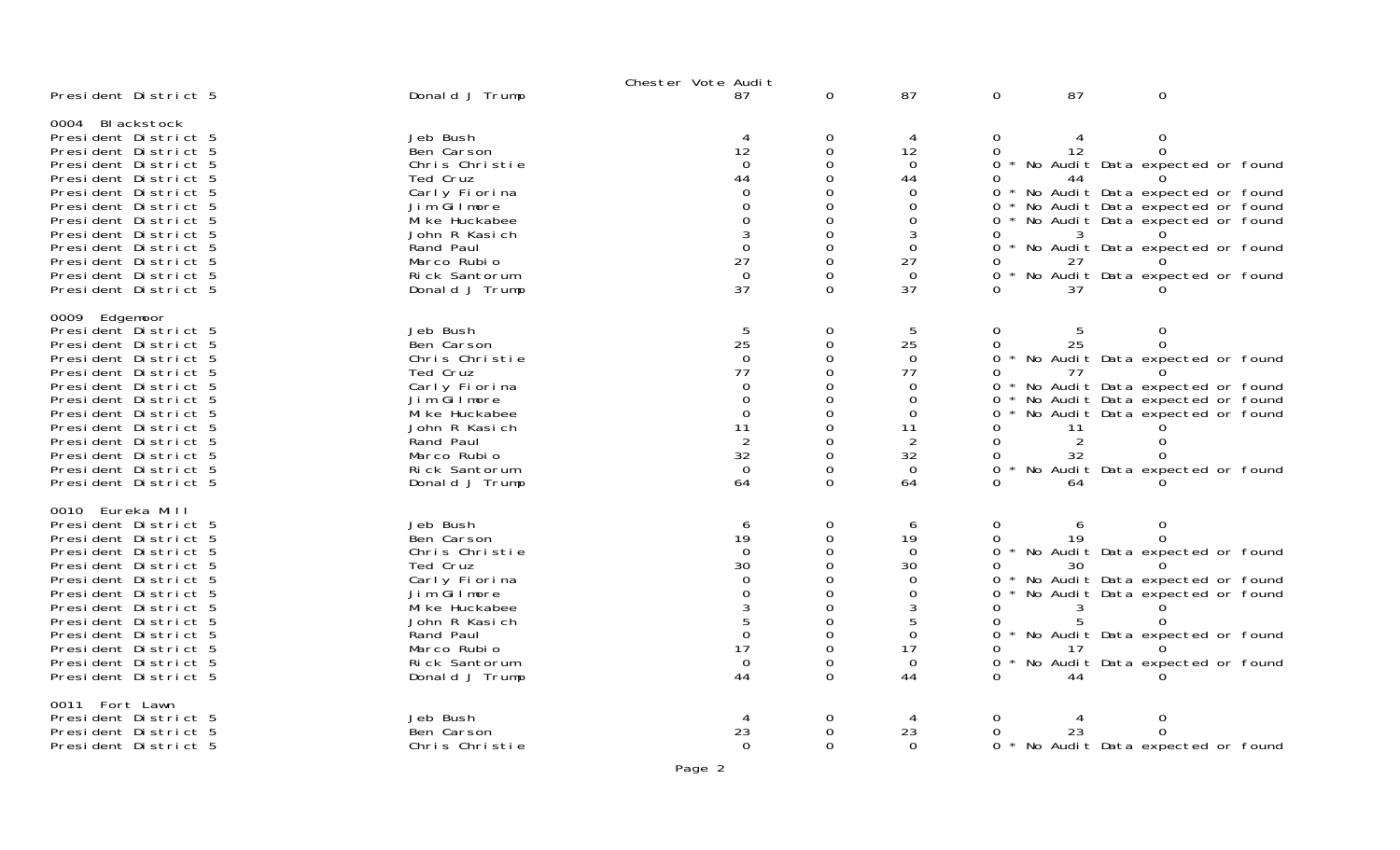|                                                                                                                                                                                                                                                                                                                   |                                                                                                                                                                                        | Chester Vote Audit                                                                         |                                                                                  |                                                                                                         |                                                                                                                                                                                                                                                                                                                                                           |
|-------------------------------------------------------------------------------------------------------------------------------------------------------------------------------------------------------------------------------------------------------------------------------------------------------------------|----------------------------------------------------------------------------------------------------------------------------------------------------------------------------------------|--------------------------------------------------------------------------------------------|----------------------------------------------------------------------------------|---------------------------------------------------------------------------------------------------------|-----------------------------------------------------------------------------------------------------------------------------------------------------------------------------------------------------------------------------------------------------------------------------------------------------------------------------------------------------------|
| President District 5<br>President District 5<br>President District 5<br>President District 5<br>President District 5<br>President District 5<br>President District 5<br>President District 5<br>President District 5                                                                                              | Ted Cruz<br>Carly Fiorina<br>Jim Gilmore<br>Mi ke Huckabee<br>John R Kasich<br>Rand Paul<br>Marco Rubio<br>Rick Santorum<br>Donald J Trump                                             | 54<br>$\Omega$<br>0<br>$\Omega$<br>13<br>$\Omega$<br>42<br>$\Omega$<br>80                  | 0<br>0<br>0<br>$\Omega$<br>0<br>0<br>0<br>0<br>$\Omega$                          | 54<br>$\Omega$<br>0<br>$\Omega$<br>13<br>$\Omega$<br>42<br>$\Omega$<br>80                               | 54<br>$\Omega$<br>0<br>* No Audit Data expected or found<br>$\Omega$<br>* No Audit Data expected or found<br>No Audit Data expected or found<br>13<br>No Audit Data expected or found<br>0<br>42<br>$\Omega$<br>No Audit Data expected or found<br>80<br>∩                                                                                                |
| 0012 Halsellville<br>President District 5<br>President District 5<br>President District 5<br>President District 5<br>President District 5<br>President District 5<br>President District 5<br>President District 5<br>President District 5<br>President District 5<br>President District 5<br>President District 5 | Jeb Bush<br>Ben Carson<br>Chris Christie<br>Ted Cruz<br>Carly Fiorina<br>Jim Gilmore<br>Mi ke Huckabee<br>John R Kasich<br>Rand Paul<br>Marco Rubio<br>Rick Santorum<br>Donald J Trump | $\Omega$<br>6<br>0<br>0<br>0<br>0<br>0<br>27                                               | 0<br>$\mathbf 0$<br>0<br>0<br>0<br>0<br>0<br>0<br>0<br>0<br>0<br>$\Omega$        | 0<br>6<br>0<br>0<br>0<br>0<br>0<br>$\mathbf 0$<br>27                                                    | * No Audit Data expected or found<br>0<br>$\Omega$<br>* No Audit Data expected or found<br>0<br>* No Audit Data expected or found<br>* No Audit Data expected or found<br>0<br>* No Audit Data expected or found<br>* No Audit Data expected or found<br>0<br>No Audit Data expected or found<br>27                                                       |
| 0013 Hazel wood<br>President District 5<br>President District 5<br>President District 5<br>President District 5<br>President District 5<br>President District 5<br>President District 5<br>President District 5<br>President District 5<br>President District 5<br>President District 5<br>President District 5   | Jeb Bush<br>Ben Carson<br>Chris Christie<br>Ted Cruz<br>Carly Fiorina<br>Jim Gilmore<br>Mi ke Huckabee<br>John R Kasich<br>Rand Paul<br>Marco Rubio<br>Rick Santorum<br>Donald J Trump | 9<br>20<br>$\Omega$<br>56<br>$\Omega$<br>$\Omega$<br>0<br>$\Omega$<br>19<br>$\Omega$<br>61 | $\mathbf 0$<br>0<br>0<br>0<br>0<br>0<br>O<br>0<br>0<br>$\Omega$<br>0<br>$\Omega$ | 9<br>20<br>$\Omega$<br>56<br>$\Omega$<br>$\Omega$<br>$\Omega$<br>$\Omega$<br>19<br>$\overline{0}$<br>61 | $\Omega$<br>$\Omega$<br>9<br>20<br>$\Omega$<br>0<br>$\Omega$<br>* No Audit Data expected or found<br>0<br>56<br>* No Audit Data expected or found<br>$\Omega$<br>* No Audit Data expected or found<br>0<br>$\Omega$<br>No Audit Data expected or found<br>* No Audit Data expected or found<br>0<br>0<br>19<br>No Audit Data expected or found<br>0<br>61 |
| 0018 Lowrys<br>President District 5<br>President District 5<br>President District 5<br>President District 5<br>President District 5<br>President District 5<br>President District 5<br>President District 5<br>President District 5                                                                               | Jeb Bush<br>Ben Carson<br>Chris Christie<br>Ted Cruz<br>Carly Fiorina<br>Jim Gilmore<br>Mi ke Huckabee<br>John R Kasich<br>Rand Paul                                                   | 6<br>13<br>$\Omega$<br>54<br>$\Omega$<br>O<br>0                                            | 0<br>0<br>0<br>0<br>0<br>0<br>0<br>O<br>0                                        | 6<br>13<br>$\mathbf 0$<br>54<br>0<br>$\Omega$<br>$\Omega$                                               | $\overline{0}$<br>0<br>6<br>13<br>0<br>$\star$<br>No Audit Data expected or found<br>54<br>0<br>No Audit Data expected or found<br>No Audit Data expected or found<br>0<br>0<br>$\Omega$<br>* No Audit Data expected or found                                                                                                                             |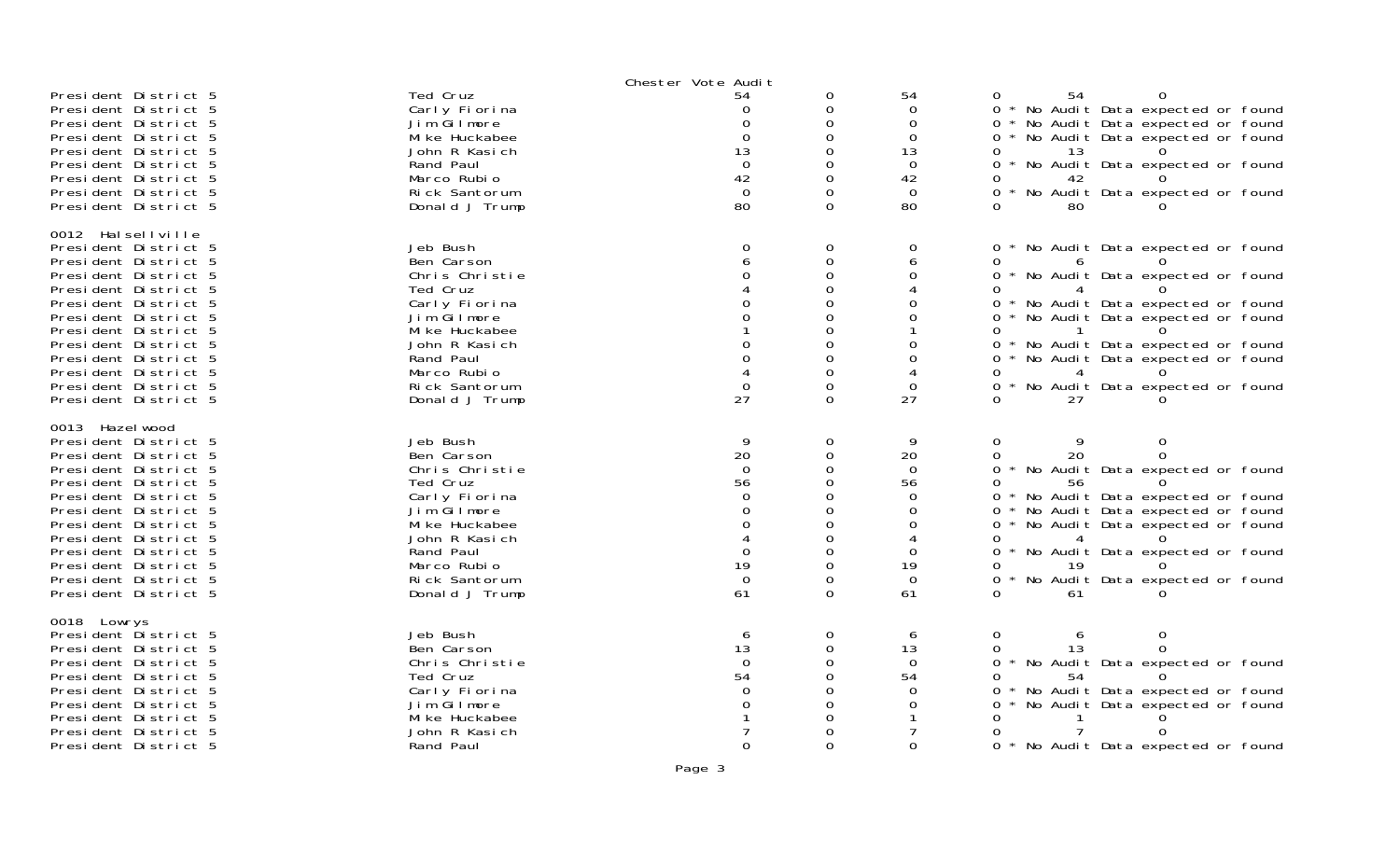|                                                                                                                                                                                                                                                                                                                |                                                                                                                                                                                        | Chester Vote Audit                                                                           |                                                                               |                                                                                                                      |                                                                                 |                                  |                                                                                                                                                                                                                                               |  |
|----------------------------------------------------------------------------------------------------------------------------------------------------------------------------------------------------------------------------------------------------------------------------------------------------------------|----------------------------------------------------------------------------------------------------------------------------------------------------------------------------------------|----------------------------------------------------------------------------------------------|-------------------------------------------------------------------------------|----------------------------------------------------------------------------------------------------------------------|---------------------------------------------------------------------------------|----------------------------------|-----------------------------------------------------------------------------------------------------------------------------------------------------------------------------------------------------------------------------------------------|--|
| President District 5<br>President District 5<br>President District 5                                                                                                                                                                                                                                           | Marco Rubio<br>Rick Santorum<br>Donald J Trump                                                                                                                                         | 31<br>$\Omega$<br>100                                                                        | 0<br>0<br>0                                                                   | 31<br>$\Omega$<br>100                                                                                                | 0<br>$\Omega$<br>$\star$<br>$\Omega$                                            | 31<br>100                        | 0<br>No Audit Data expected or found                                                                                                                                                                                                          |  |
| 0021 Richburg<br>President District 5<br>President District 5<br>President District 5<br>President District 5<br>President District 5<br>President District 5<br>President District 5<br>President District 5<br>President District 5<br>President District 5<br>President District 5<br>President District 5  | Jeb Bush<br>Ben Carson<br>Chris Christie<br>Ted Cruz<br>Carly Fiorina<br>Jim Gilmore<br>Mi ke Huckabee<br>John R Kasich<br>Rand Paul<br>Marco Rubio<br>Rick Santorum<br>Donald J Trump | 6<br>17<br>54<br>$\Omega$<br>0<br>0<br>8<br>$\Omega$<br>35<br>$\Omega$<br>105                | 0<br>0<br>0<br>0<br>0<br>0<br>0<br>0<br>0<br>0<br>0<br>$\Omega$               | 6<br>17<br>-1<br>54<br>$\Omega$<br>0<br>$\Omega$<br>8<br>$\Omega$<br>35<br>$\Omega$<br>105                           | 0<br>0<br>$\Omega$<br>0<br>0<br>0<br>0<br>0<br>0<br>O<br>0                      | 6<br>17<br>54<br>8<br>35<br>105  | $\Omega$<br>$\Omega$<br>$\Omega$<br>* No Audit Data expected or found<br>* No Audit Data expected or found<br>* No Audit Data expected or found<br>* No Audit Data expected or found<br>$\Omega$<br>* No Audit Data expected or found         |  |
| 0022 Rodman<br>President District 5<br>President District 5<br>President District 5<br>President District 5<br>President District 5<br>President District 5<br>President District 5<br>President District 5<br>President District 5<br>President District 5<br>President District 5<br>President District 5    | Jeb Bush<br>Ben Carson<br>Chris Christie<br>Ted Cruz<br>Carly Fiorina<br>Jim Gilmore<br>Mi ke Huckabee<br>John R Kasich<br>Rand Paul<br>Marco Rubio<br>Rick Santorum<br>Donald J Trump | 13<br>20<br>$\Omega$<br>80<br>$\Omega$<br>$\Omega$<br>13<br>$\Omega$<br>37<br>$\Omega$<br>93 | 0<br>$\Omega$<br>0<br>0<br>0<br>0<br>0<br>0<br>0<br>$\Omega$<br>0<br>$\Omega$ | 13<br>20<br>$\overline{0}$<br>80<br>$\Omega$<br>$\Omega$<br>-1<br>13<br>$\overline{0}$<br>37<br>$\overline{0}$<br>93 | $\mathbf 0$<br>$\Omega$<br>0<br>0<br>0<br>0<br>0<br>0<br>0<br>0<br><sup>n</sup> | 13<br>20<br>80<br>13<br>37<br>93 | $\mathbf 0$<br>$\Omega$<br>* No Audit Data expected or found<br>* No Audit Data expected or found<br>* No Audit Data expected or found<br>0<br>* No Audit Data expected or found<br>No Audit Data expected or found                           |  |
| 0023 Rossville<br>President District 5<br>President District 5<br>President District 5<br>President District 5<br>President District 5<br>President District 5<br>President District 5<br>President District 5<br>President District 5<br>President District 5<br>President District 5<br>President District 5 | Jeb Bush<br>Ben Carson<br>Chris Christie<br>Ted Cruz<br>Carly Fiorina<br>Jim Gilmore<br>Mi ke Huckabee<br>John R Kasich<br>Rand Paul<br>Marco Rubio<br>Rick Santorum<br>Donald J Trump | 9<br>$\Omega$<br>18<br>0<br>0<br>0<br>3<br>0<br>9<br>$\mathbf 0$<br>50                       | 0<br>$\Omega$<br>0<br>0<br>0<br>0<br>0<br>0<br>0<br>0<br>0<br>$\Omega$        | $\overline{7}$<br>9<br>0<br>18<br>$\mathbf 0$<br>$\Omega$<br>$\Omega$<br>3<br>0<br>9<br>$\Omega$<br>50               | $\mathbf 0$<br>0<br>0<br>0<br>0<br>0<br>0<br>0<br>0<br>0                        | a<br>18<br>50                    | $\mathbf 0$<br>0 * No Audit Data expected or found<br>* No Audit Data expected or found<br>* No Audit Data expected or found<br>* No Audit Data expected or found<br>0 * No Audit Data expected or found<br>* No Audit Data expected or found |  |
| 0024 Wilksburg<br>President District 5                                                                                                                                                                                                                                                                         | Jeb Bush                                                                                                                                                                               | 4                                                                                            | $\Omega$                                                                      | 4                                                                                                                    | $\Omega$                                                                        | 4                                | $\mathbf 0$                                                                                                                                                                                                                                   |  |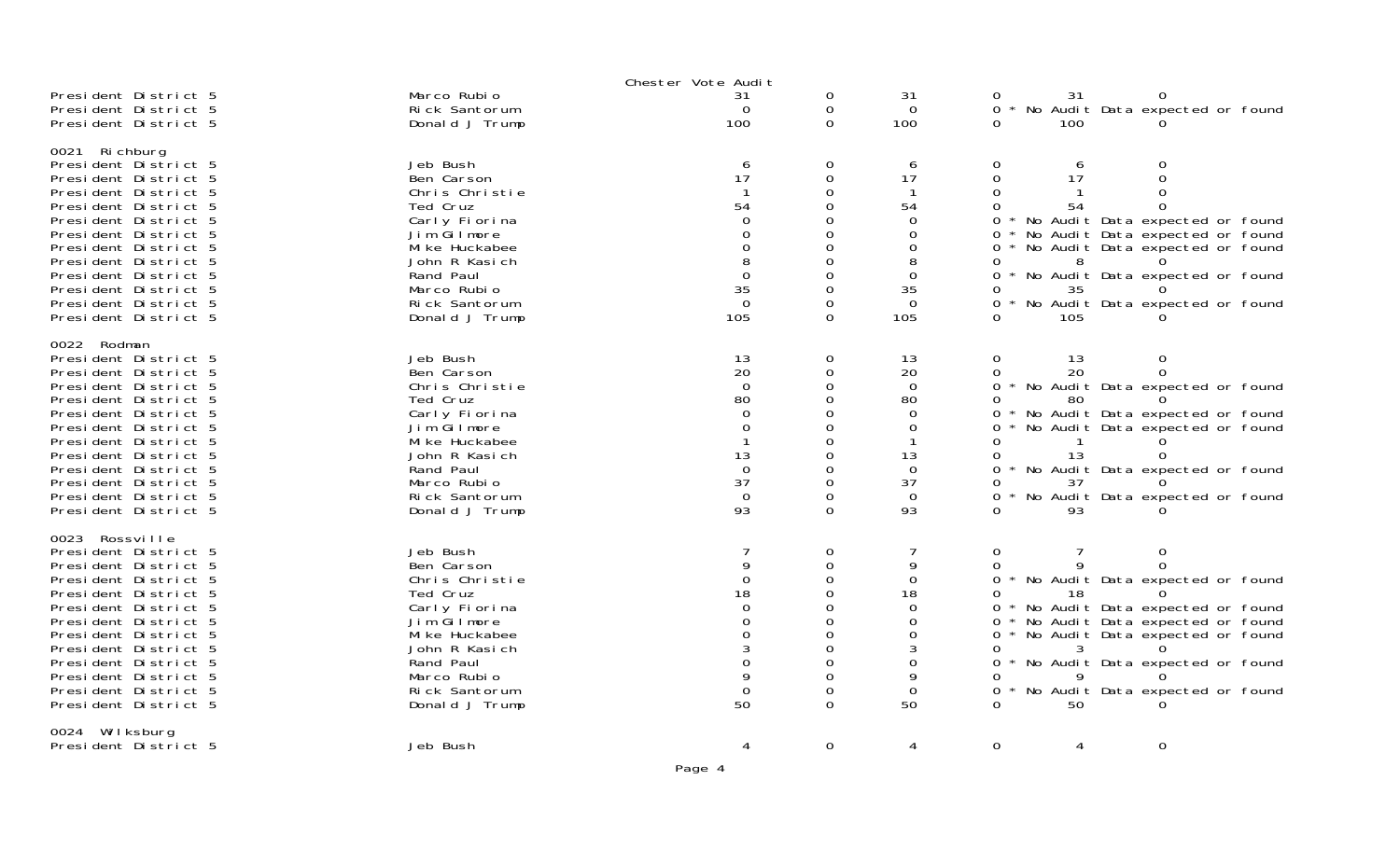|                      |                | Chester Vote Audit |          |                |                                                        |
|----------------------|----------------|--------------------|----------|----------------|--------------------------------------------------------|
| President District 5 | Ben Carson     |                    |          | 6              |                                                        |
| President District 5 | Chris Christie |                    | ∩        | $\Omega$       | * No Audit Data expected or found                      |
| President District 5 | Ted Cruz       | 11                 | 0        | 11             | 11                                                     |
| President District 5 | Carly Fiorina  |                    |          | 0              | * No Audit Data expected or found                      |
| President District 5 | Jim Gilmore    |                    |          | $\Omega$       | No Audit Data expected or found<br>0                   |
| President District 5 | Mi ke Huckabee |                    |          |                | * No Audit Data expected or found<br>$\Omega$          |
| President District 5 | John R Kasich  |                    |          |                |                                                        |
| President District 5 | Rand Paul      |                    |          | $\Omega$       | * No Audit Data expected or found<br>$\Omega$          |
| President District 5 | Marco Rubio    |                    |          | 3              |                                                        |
|                      | Rick Santorum  |                    | $\Omega$ |                | $\Omega$                                               |
| President District 5 |                |                    | $\Omega$ | 0              | No Audit Data expected or found                        |
| President District 5 | Donald J Trump | 41                 |          | 41             |                                                        |
| 0029 Chester Ward 1  |                |                    |          |                |                                                        |
| President District 5 | Jeb Bush       | $\overline{a}$     | 0        | $\overline{c}$ | $\overline{2}$<br>0<br>0                               |
| President District 5 | Ben Carson     | 9                  | $\Omega$ | 9              | 0<br>0                                                 |
| President District 5 | Chris Christie | $\overline{0}$     | 0        | $\mathbf{O}$   | * No Audit Data expected or found<br>0                 |
| President District 5 | Ted Cruz       | 15                 |          | 15             | 0                                                      |
|                      |                | ∩                  |          | $\Omega$       |                                                        |
| President District 5 | Carly Fiorina  |                    |          |                | * No Audit Data expected or found<br>0                 |
| President District 5 | Jim Gilmore    |                    |          |                | No Audit Data expected or found<br>$\Omega$            |
| President District 5 | Mi ke Huckabee |                    |          | 0              | * No Audit Data expected or found<br>0                 |
| President District 5 | John R Kasich  |                    |          |                |                                                        |
| President District 5 | Rand Paul      | ∩                  | ∩        | $\Omega$       | No Audit Data expected or found<br>$\Omega$            |
| President District 5 | Marco Rubio    | 23                 |          | 23             | 23                                                     |
| President District 5 | Rick Santorum  | $\Omega$           | $\Omega$ | $\Omega$       | $\star$<br>No Audit Data expected or found<br>$\Omega$ |
| President District 5 | Donald J Trump | 36                 | $\Omega$ | 36             | 36                                                     |
|                      |                |                    |          |                |                                                        |
| 0030 Chester Ward 2  |                |                    |          |                |                                                        |
| President District 5 | Jeb Bush       |                    | 0        |                | $\Omega$                                               |
| President District 5 | Ben Carson     |                    | 0        |                | 0                                                      |
| President District 5 | Chris Christie |                    |          | 0              | No Audit Data expected or found                        |
| President District 5 | Ted Cruz       | 10                 |          | 10             | 10                                                     |
| President District 5 | Carly Fiorina  |                    |          | 0              | * No Audit Data expected or found                      |
| President District 5 | Jim Gilmore    | O                  |          | $\Omega$       | No Audit Data expected or found                        |
| President District 5 | Mi ke Huckabee |                    |          |                |                                                        |
| President District 5 | John R Kasich  |                    |          | 2              |                                                        |
| President District 5 | Rand Paul      | ∩                  |          | $\Omega$       | * No Audit Data expected or found                      |
| President District 5 | Marco Rubio    | 14                 | 0        | 14             |                                                        |
| President District 5 | Rick Santorum  | $\overline{0}$     |          | $\overline{0}$ | No Audit Data expected or found                        |
| President District 5 | Donald J Trump | 17                 | $\Omega$ | 17             | 17                                                     |
|                      |                |                    |          |                |                                                        |
| 0031 Chester Ward 3  |                |                    |          |                |                                                        |
| President District 5 | Jeb Bush       | 10                 | 0        | 10             | $\Omega$<br>$\Omega$<br>10                             |
| President District 5 | Ben Carson     | 21                 | 0        | 21             | 21                                                     |
| President District 5 | Chris Christie | $\Omega$           |          | $\Omega$       | $\star$<br>No Audit Data expected or found<br>0        |
| President District 5 | Ted Cruz       | 34                 |          | 34             | 34                                                     |
| President District 5 | Carly Fiorina  |                    |          |                |                                                        |
| President District 5 | Jim Gilmore    |                    |          | 0              | No Audit Data expected or found                        |
| President District 5 | Mi ke Huckabee | $\Omega$           | $\Omega$ | $\Omega$       | $\Omega$<br>* No Audit Data expected or found          |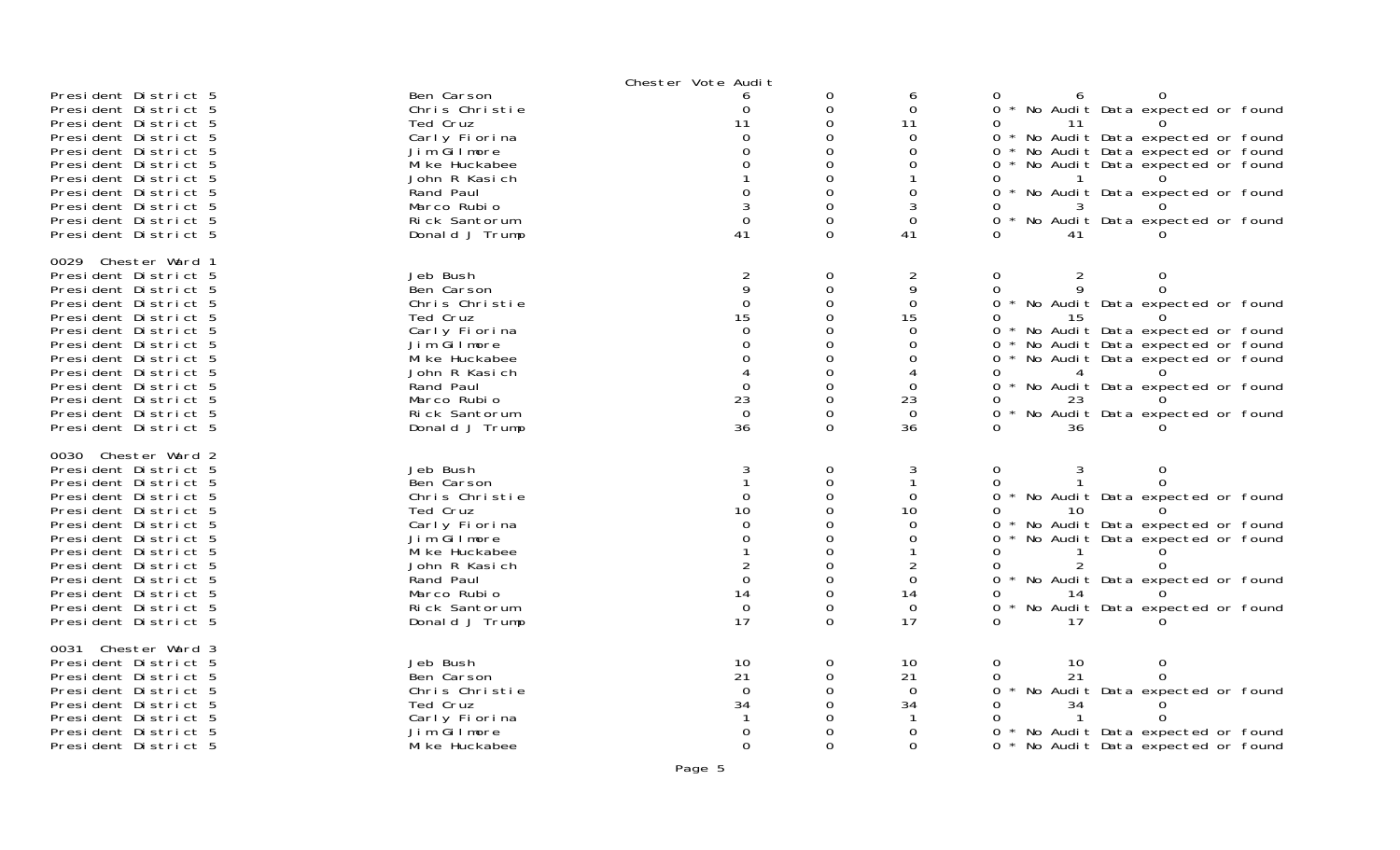|                      |                | Chester Vote Audit |             |             |                                               |  |
|----------------------|----------------|--------------------|-------------|-------------|-----------------------------------------------|--|
| President District 5 | John R Kasich  |                    | 0           | 3           |                                               |  |
| President District 5 | Rand Paul      | 0                  | 0           | 0           | 0 * No Audit Data expected or found           |  |
| President District 5 | Marco Rubio    | 31                 | $\Omega$    | 31          | 31                                            |  |
| President District 5 | Rick Santorum  | $\Omega$           | 0           | $\Omega$    | * No Audit Data expected or found<br>0        |  |
| President District 5 | Donald J Trump | 53                 | $\Omega$    | 53          | 53                                            |  |
|                      |                |                    |             |             |                                               |  |
| 0032 Chester Ward 4  |                |                    |             |             |                                               |  |
| President District 5 | Jeb Bush       |                    | 0           | 6           | 0<br>$\Omega$<br>6                            |  |
| President District 5 | Ben Carson     |                    | 0           | 4           | $\Omega$<br>0                                 |  |
| President District 5 | Chris Christie | $\Omega$           | $\Omega$    | 0           | 0 * No Audit Data expected or found           |  |
| President District 5 | Ted Cruz       | 12                 | 0           | 12          |                                               |  |
|                      |                | 0                  | $\Omega$    | $\Omega$    |                                               |  |
| President District 5 | Carly Fiorina  |                    |             |             | 0 * No Audit Data expected or found           |  |
| President District 5 | Jim Gilmore    | 0                  | 0           | 0           | * No Audit Data expected or found<br>$\Omega$ |  |
| President District 5 | Mi ke Huckabee | $\Omega$           | $\Omega$    | 0           | 0 * No Audit Data expected or found           |  |
| President District 5 | John R Kasich  | 5                  | 0           | 5           | 5<br>0                                        |  |
| President District 5 | Rand Paul      | $\Omega$           |             | $\Omega$    | 0 * No Audit Data expected or found           |  |
| President District 5 | Marco Rubio    | 12                 | 0           | 12          | -12                                           |  |
| President District 5 | Rick Santorum  | $\Omega$           | 0           | $\Omega$    | 0 * No Audit Data expected or found           |  |
| President District 5 | Donald J Trump | 29                 | $\Omega$    | 29          | 29                                            |  |
|                      |                |                    |             |             |                                               |  |
| 0033 Chester Ward 5  |                |                    |             |             |                                               |  |
| President District 5 | Jeb Bush       |                    | $\mathbf 0$ |             | 0<br>$\Omega$                                 |  |
| President District 5 | Ben Carson     |                    | $\Omega$    |             |                                               |  |
| President District 5 | Chris Christie | 0                  | 0           | 0           | 0 * No Audit Data expected or found           |  |
| President District 5 | Ted Cruz       | 37                 |             | 37          | 37<br>0                                       |  |
| President District 5 | Carly Fiorina  |                    | 0           | $\Omega$    | 0 * No Audit Data expected or found           |  |
| President District 5 | Jim Gilmore    |                    | $\Omega$    | 0           | * No Audit Data expected or found<br>0        |  |
| President District 5 | Mi ke Huckabee |                    | $\Omega$    | 0           | 0 * No Audit Data expected or found           |  |
| President District 5 | John R Kasich  |                    | $\Omega$    | 4           | 4<br>0                                        |  |
| President District 5 | Rand Paul      | $\Omega$           | $\Omega$    | $\Omega$    | 0 * No Audit Data expected or found           |  |
| President District 5 | Marco Rubio    | 30                 | 0           | 30          | 30                                            |  |
|                      |                |                    |             |             |                                               |  |
| President District 5 | Rick Santorum  | $\Omega$           |             | $\Omega$    | * No Audit Data expected or found             |  |
| President District 5 | Donald J Trump | 75                 | $\Omega$    | 75          | 75                                            |  |
| 0034 Lando/Landsford |                |                    |             |             |                                               |  |
| President District 5 | Jeb Bush       | $\overline{2}$     | 0           | 2           | $\Omega$<br>2<br>$\Omega$                     |  |
| President District 5 | Ben Carson     | 22                 | 0           | 22          | 22<br>0                                       |  |
| President District 5 | Chris Christie | $\Omega$           | 0           | $\mathbf 0$ | 0 * No Audit Data expected or found           |  |
|                      |                |                    |             |             |                                               |  |
| President District 5 | Ted Cruz       | 78                 | $\Omega$    | 78          | 78<br>0                                       |  |
| President District 5 | Carly Fiorina  | $\Omega$           | 0           | $\Omega$    | * No Audit Data expected or found<br>0        |  |
| President District 5 | Jim Gilmore    |                    |             | 0           | No Audit Data expected or found<br>0          |  |
| President District 5 | Mi ke Huckabee |                    | ი           |             |                                               |  |
| President District 5 | John R Kasich  |                    |             |             |                                               |  |
| President District 5 | Rand Paul      |                    |             |             |                                               |  |
| President District 5 | Marco Rubio    | 25                 |             | 25          | 25                                            |  |
| President District 5 | Rick Santorum  | $\Omega$           |             | 0           | No Audit Data expected or found<br>0          |  |
| President District 5 | Donald J Trump | 102                | $\Omega$    | 102         | 0<br>102                                      |  |
|                      |                |                    |             |             |                                               |  |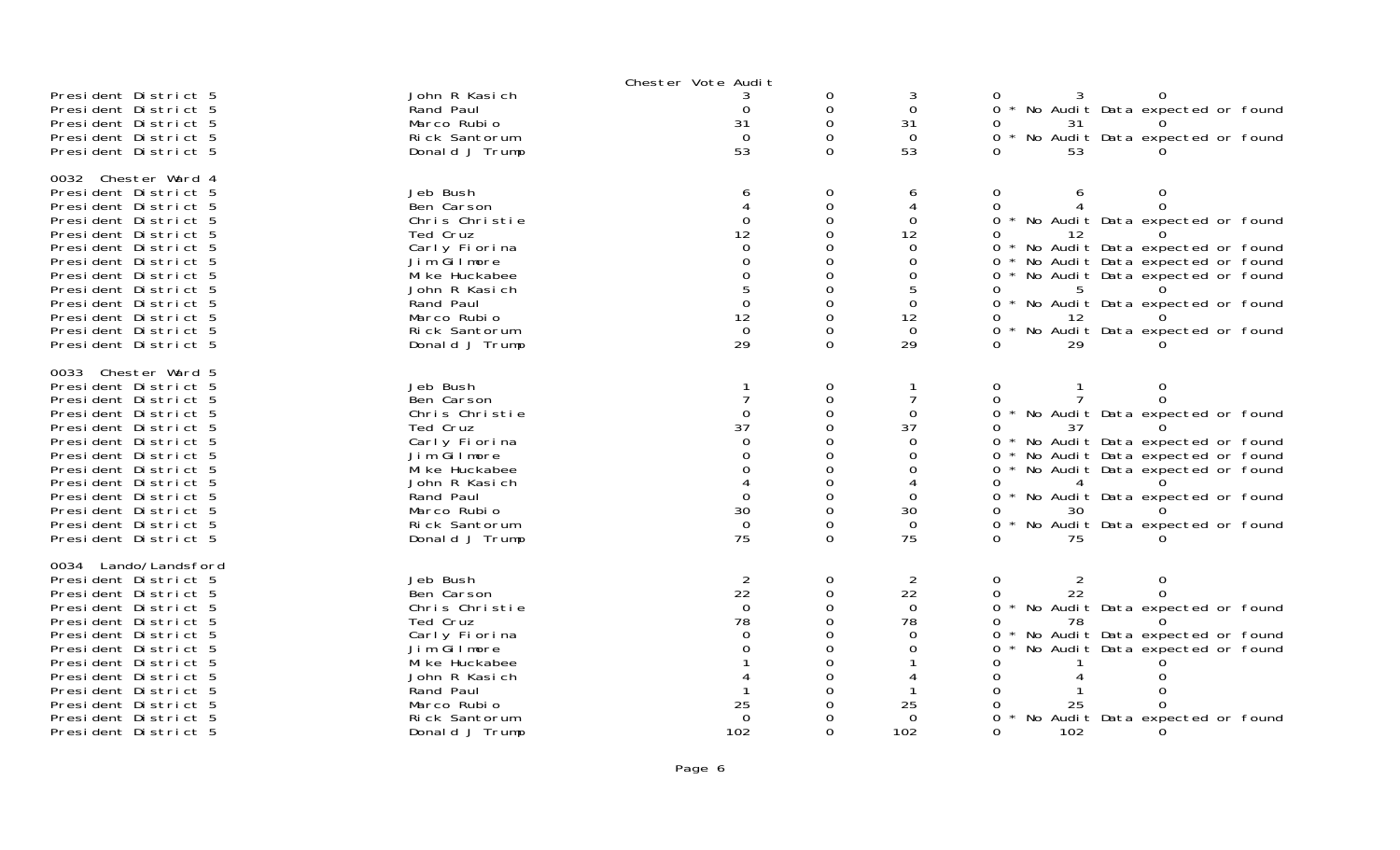# Chester Vote Audi†

| 0035 Great Falls<br>President District 5<br>President District 5<br>President District 5<br>President District 5<br>President District 5<br>President District 5<br>President District 5<br>President District 5<br>President District 5<br>President District 5<br>President District 5<br>President District 5 | Jeb Bush<br>Ben Carson<br>Chris Christie<br>Ted Cruz<br>Carly Fiorina<br>Jim Gilmore<br>Mi ke Huckabee<br>John R Kasich<br>Rand Paul<br>Marco Rubio<br>Rick Santorum<br>Donald J Trump | 28<br>$\Omega$<br>$\Omega$<br>$\mathbf 0$<br>3<br>$\overline{0}$<br>24<br>$\mathbf 0$<br>70                                | 0<br>$\mathbf 0$<br>$\boldsymbol{0}$<br>0<br>$\mathbf 0$<br>$\mathbf 0$<br>$\mathbf 0$<br>$\mbox{O}$<br>$\mathbf 0$<br>$\mbox{O}$<br>$\boldsymbol{0}$<br>$\mathbf{O}$ | 9<br>28<br>0<br>$\Omega$<br>$\Omega$<br>3<br>$\Omega$<br>24<br>$\Omega$<br>70                      | 0<br>0<br>$\Omega$<br>0<br>28<br>0<br>0 * No Audit Data expected or found<br>0 * No Audit Data expected or found<br>0 * No Audit Data expected or found<br>0<br>0 * No Audit Data expected or found<br>24<br>ი<br>No Audit Data expected or found<br>70                                                                                                                                                                                                                               |
|------------------------------------------------------------------------------------------------------------------------------------------------------------------------------------------------------------------------------------------------------------------------------------------------------------------|----------------------------------------------------------------------------------------------------------------------------------------------------------------------------------------|----------------------------------------------------------------------------------------------------------------------------|-----------------------------------------------------------------------------------------------------------------------------------------------------------------------|----------------------------------------------------------------------------------------------------|---------------------------------------------------------------------------------------------------------------------------------------------------------------------------------------------------------------------------------------------------------------------------------------------------------------------------------------------------------------------------------------------------------------------------------------------------------------------------------------|
| 0750 Absentee<br>President District 5<br>President District 5<br>President District 5<br>President District 5<br>President District 5                                                                                                                                                                            | Jeb Bush<br>Ben Carson<br>Chris Christie<br>Ted Cruz<br>Carly Fiorina                                                                                                                  | 19<br>6<br>$\Omega$<br>49<br>-1                                                                                            | 3<br>$\mathbf{1}$<br>$\boldsymbol{0}$<br>$\overline{2}$<br>$\mathbf{1}$                                                                                               | 16<br>5<br>$\mathbf 0$<br>47<br>$\Omega$                                                           | $\mathbf 0$<br>16<br>$\Omega$<br>0<br>0 * No Audit Data expected or found<br>0<br>47<br>0 * All votes cast for this candidate<br>in this precient are optical.<br>* No Audit Data for optical.                                                                                                                                                                                                                                                                                        |
| President District 5<br>President District 5                                                                                                                                                                                                                                                                     | Jim Gilmore<br>Mi ke Huckabee                                                                                                                                                          | 0<br>$\mathbf 1$                                                                                                           | 0<br>$\mathbf{1}$                                                                                                                                                     | 0<br>$\Omega$                                                                                      | 0 * No Audit Data expected or found<br>0 * All votes cast for this candidate<br>in this precient are optical.<br>* No Audit Data for optical.                                                                                                                                                                                                                                                                                                                                         |
| President District 5<br>President District 5<br>President District 5<br>President District 5<br>President District 5                                                                                                                                                                                             | John R Kasich<br>Rand Paul<br>Marco Rubio<br>Rick Santorum<br>Donald J Trump                                                                                                           | 13<br>$\mathbf 1$<br>81<br>$\Omega$<br>141                                                                                 | 4<br>$\Omega$<br>16<br>$\Omega$<br>22                                                                                                                                 | 65<br>$\Omega$<br>119                                                                              | 0<br>0<br>0<br>$\Omega$<br>0<br>65<br>$\Omega$<br>* No Audit Data expected or found<br>0<br>$\Omega$<br>119                                                                                                                                                                                                                                                                                                                                                                           |
| 0800 Emergency<br>President District 5<br>President District 5<br>President District 5<br>President District 5<br>President District 5<br>President District 5<br>President District 5<br>President District 5<br>President District 5<br>President District 5<br>President District 5<br>President District 5   | Jeb Bush<br>Ben Carson<br>Chris Christie<br>Ted Cruz<br>Carly Fiorina<br>Jim Gilmore<br>Mi ke Huckabee<br>John R Kasich<br>Rand Paul<br>Marco Rubio<br>Rick Santorum<br>Donald J Trump | $\mathbf 0$<br>$\Omega$<br>$\Omega$<br>$\Omega$<br>$\mathbf 0$<br>$\Omega$<br>$\Omega$<br>$\Omega$<br>$\Omega$<br>$\Omega$ | 0<br>$\mathbf 0$<br>$\mathbf 0$<br>0<br>$\mathbf 0$<br>$\mathbf 0$<br>$\mathbf 0$<br>0<br>$\Omega$<br>$\mathbf 0$<br>0<br>$\Omega$                                    | 0<br>$\Omega$<br>$\Omega$<br>∩<br>$\Omega$<br>$\Omega$<br>$\Omega$<br>∩<br>∩<br>O<br>∩<br>$\Omega$ | 0 * No Audit Data expected or found<br>0 * No Audit Data expected or found<br>0 * No Audit Data expected or found<br>0 * No Audit Data expected or found<br>0 * No Audit Data expected or found<br>0 * No Audit Data expected or found<br>0 * No Audit Data expected or found<br>0 * No Audit Data expected or found<br>0 * No Audit Data expected or found<br>No Audit Data expected or found<br>$0^*$<br>0 * No Audit Data expected or found<br>0 * No Audit Data expected or found |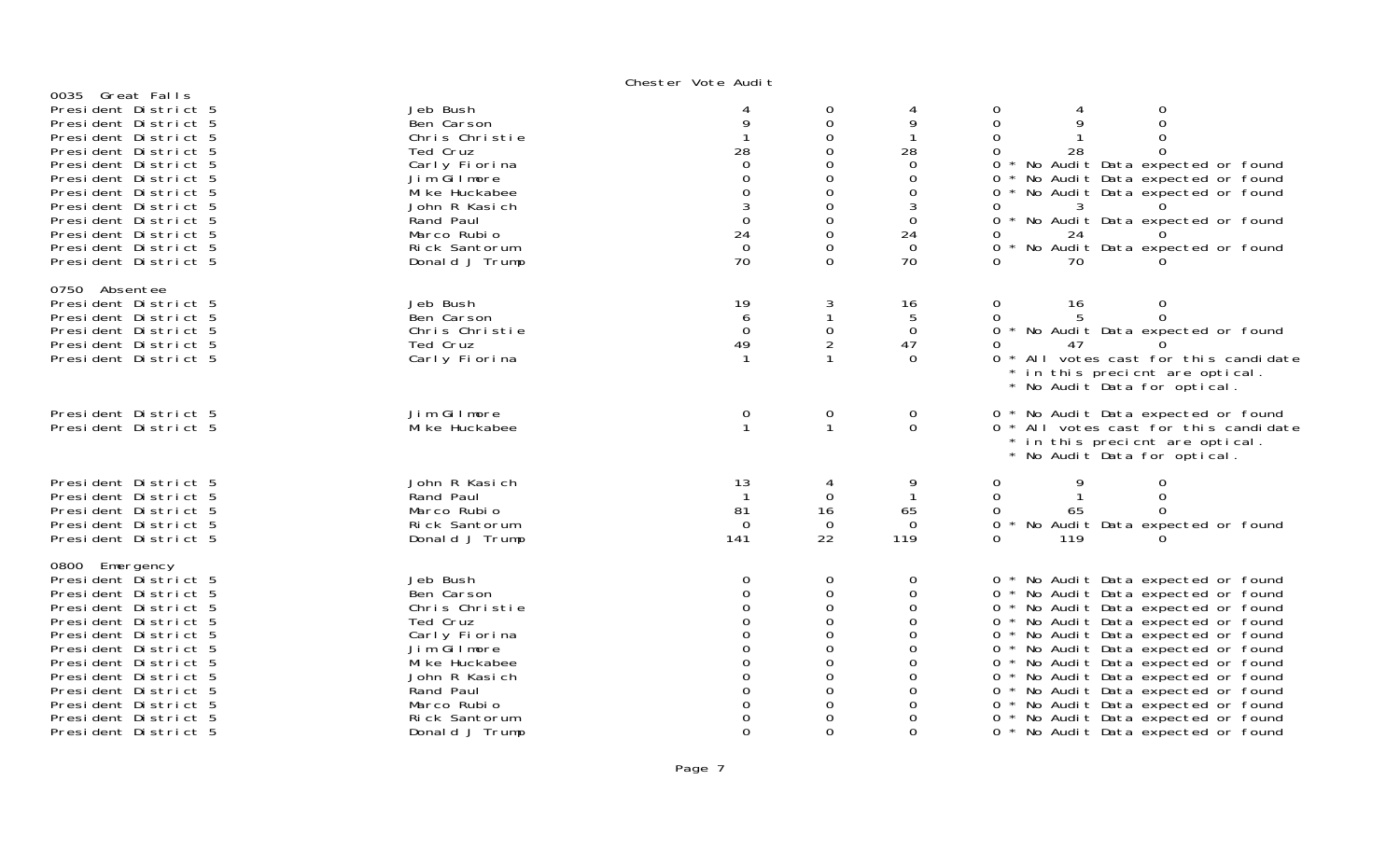## Chester Vote Audit

| 0850 Failsafe                     |                |          |          |             |                                                     |
|-----------------------------------|----------------|----------|----------|-------------|-----------------------------------------------------|
| President District 5              | Jeb Bush       | 0        | 0        | 0           | No Audit Data expected or found<br>0                |
| President District 5              | Ben Carson     | 0        | 0        | 0           | 0 * No Audit Data expected or found                 |
| President District 5              | Chris Christie | $\Omega$ | 0        | 0           | No Audit Data expected or found<br>$0 *$            |
| President District 5              | Ted Cruz       |          | O        | 0           | * No Audit Data expected or found<br>$\overline{0}$ |
| President District 5              | Carly Fiorina  |          | 0        | 0           | 0 * No Audit Data expected or found                 |
|                                   | Jim Gilmore    |          |          |             | $0 *$                                               |
| President District 5              | Mi ke Huckabee |          | 0        | 0<br>0      | No Audit Data expected or found                     |
| President District 5              |                |          | 0        |             | 0 * No Audit Data expected or found                 |
| President District 5              | John R Kasich  |          |          | 0           | 0 * No Audit Data expected or found                 |
| President District 5              | Rand Paul      | $\Omega$ | 0        | $\Omega$    | 0 * No Audit Data expected or found                 |
| President District 5              | Marco Rubio    | 0        | 0        | 0           | No Audit Data expected or found<br>$0 *$            |
| President District 5              | Rick Santorum  | 0        | 0        | 0           | 0 * No Audit Data expected or found                 |
| President District 5              | Donald J Trump | 0        | $\Omega$ | $\Omega$    | 0 * No Audit Data expected or found                 |
| 0900 Provi si onal                |                |          |          |             |                                                     |
| President District 5              | Jeb Bush       | 0        | 0        | 0           | * No Audit Data expected or found<br>0              |
| President District 5              | Ben Carson     | $\Omega$ | 0        | 0           | 0 * No Audit Data expected or found                 |
| President District 5              | Chris Christie |          | 0        | 0           | 0 * No Audit Data expected or found                 |
| President District 5              | Ted Cruz       |          | 0        | $\Omega$    | * No Audit Data expected or found<br>0              |
| President District 5              | Carly Fiorina  |          | 0        | 0           | $0 *$<br>No Audit Data expected or found            |
| President District 5              | Jim Gilmore    |          |          | 0           | $0 *$<br>No Audit Data expected or found            |
| President District 5              | Mi ke Huckabee |          | 0        | 0           | 0 * No Audit Data expected or found                 |
| President District 5              | John R Kasich  |          | 0        | 0           | 0 * No Audit Data expected or found                 |
| President District 5              | Rand Paul      | 0        | 0        | 0           | 0 * No Audit Data expected or found                 |
| President District 5              | Marco Rubio    |          | 0        | 0           | 0 * No Audit Data expected or found                 |
| President District 5              | Rick Santorum  | 0        | 0        | 0           | 0 * No Audit Data expected or found                 |
| President District 5              | Donald J Trump | 0        | $\Omega$ | $\Omega$    | 0 * No Audit Data expected or found                 |
|                                   |                |          |          |             |                                                     |
| 0950 Failsafe Provisional         |                |          |          |             |                                                     |
| President District 5              | Jeb Bush       | 0        | 0        | $\mathbf 0$ | * No Audit Data expected or found<br>$\overline{0}$ |
| President District 5              | Ben Carson     | $\Omega$ | 0        | 0           | 0 * No Audit Data expected or found                 |
| President District 5              | Chris Christie |          | $\Omega$ | 0           | 0 * No Audit Data expected or found                 |
| President District 5              | Ted Cruz       |          | 0        | 0           | 0 * No Audit Data expected or found                 |
| President District 5              | Carly Fiorina  |          |          | 0           | $0 *$<br>No Audit Data expected or found            |
| President District 5              | Jim Gilmore    |          |          |             | 0 * No Audit Data expected or found                 |
| President District 5              | Mi ke Huckabee |          | Ω        | 0           | 0 * No Audit Data expected or found                 |
| President District 5              | John R Kasich  |          | O        | 0           | 0 * No Audit Data expected or found                 |
| President District 5              | Rand Paul      | 0        | $\Omega$ | 0           | No Audit Data expected or found<br>$0^*$            |
| President District 5              | Marco Rubio    | 0        | 0        | 0           | $0 *$<br>No Audit Data expected or found            |
| President District 5              | Rick Santorum  | 0        | 0        | 0           | $0 *$<br>No Audit Data expected or found            |
| President District 5              | Donald J Trump | $\Omega$ | $\Omega$ | $\Omega$    | No Audit Data expected or found<br>0                |
| There was no unmatched audit data |                |          |          |             |                                                     |

How to read this report.

This is the vote level report. It compares the number of votes cast for each candidate in the tabulation report with the number of ballots cast in the audit data for each candidates in each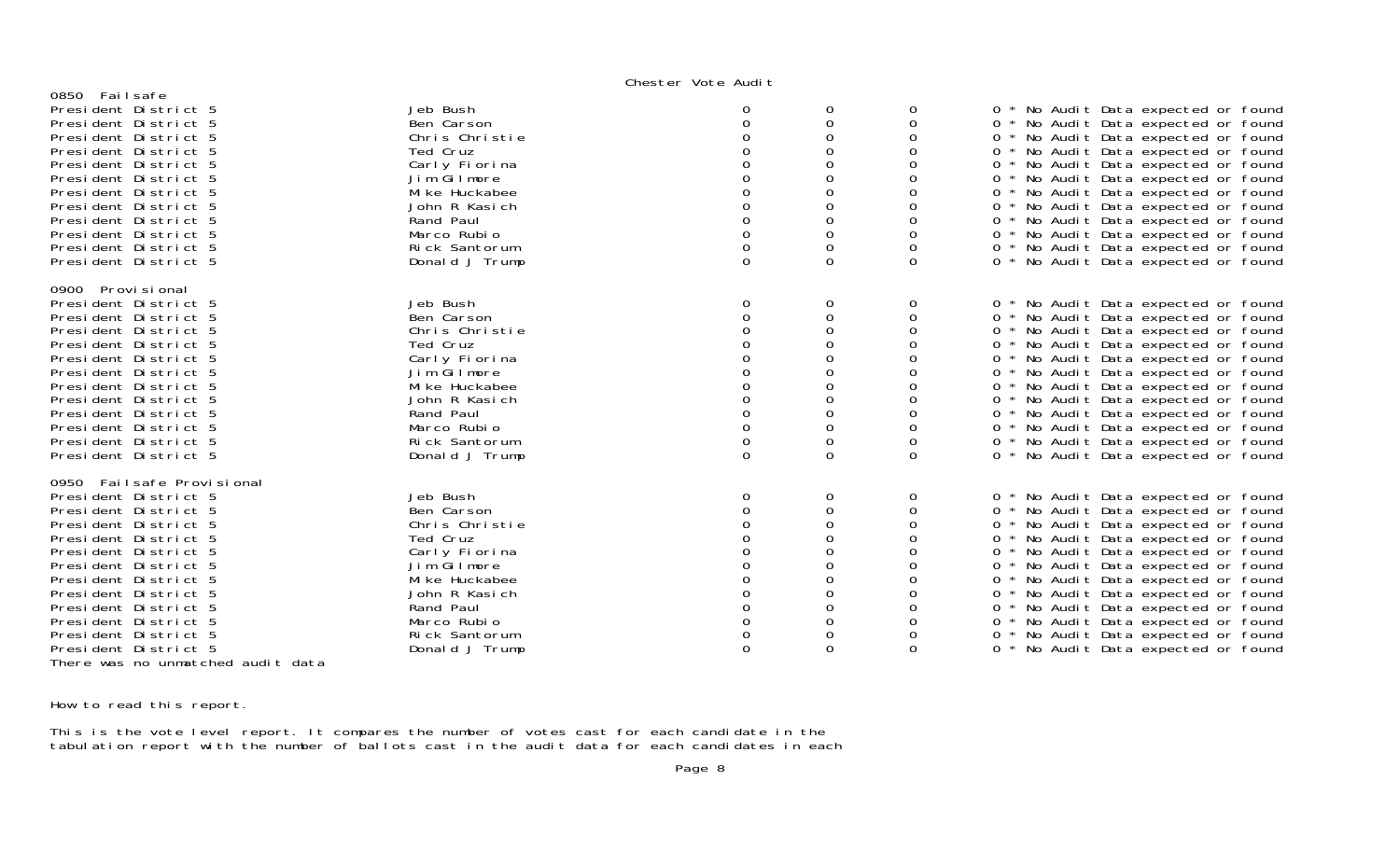## Chester Vote Audit

precinct.

The tabulated values as read from the EL30A report are reported in four categories; Total, Optical (Opt), iVotronic (iVo) and Flash. None of these values on each line are calculated but parsed from the actual report. In the EL30A report all Write-in votes are added together and reported as one candidate name - Write-in. The EL30A does not report individual Write-in candidates.

The Opt totals are the total number of votes cast on paper ballots that were scanned into the optical scanner and transferred to the tabulation computer via memory stick or ZipDisk (depending on the type of device, M100 or M650 used to scan the ballots.) Optical totals should exist only in some but not all of the Virtual Precincts at the bottom of the table.

The iVo totals are the results gathered from the PEBs (Personal Electronic Ballot) which are used to open and close an iVotronic voting machine and, after the polls have closed, gather the ballots cast for transmission to the tabulation system.

The Flash totals are the totals that are read from the flash cards in the rare event that the ballotscannot be copied from the machine to the PEB or from the PEB to the tabulating machine.

The values on the Audit side come from the iVotronic audit data that is read from the flash cards as part of the audit process. That process combines the individual machine data into a master audit file, the EL155 Vote image log.

The EL155 contains a record of all the votes cast on a ballot. The vote images indicate the machine 0counting the number of times a candidate name for a contest appears in a precint we get the number of votes cast in that precinct for that candidates. That number should always match the number of votes cast for that candidate in that contest in the iVo column on the EL30A side of the report.

Optical ballots do not have electonically readable audit files. So if the audit data iVotronic total votes does not match the EL30A iVo value one of two things will occur. The first is if the iVotronic tabulated is zero and the Total tabulated votes match the tabulated Optical votes the following comment is made in the Audit side of the report; All votes cast for this candidate in this precicnt are optical No Audit Data for optical, or secondly, if the iVotronic total is not zero, a notation indicating which data Audit data In the event a candidate or the combined Write-in candidates did not receive any votes in a precinct the EL30A will report a zero vote count. If there are no votes for this candidate in a precinct in the audit data, the following comment will be placed into the audit report by the auditing software; No Audit Data expected or found.

Finaly the audit software will search the audit data for any votes that were not found on the EL30A report. If it finds some, it will report those vote totals by contest, candidate name and precinct. if it does not find any unmatched audit data it will report; There was no unmatched audit data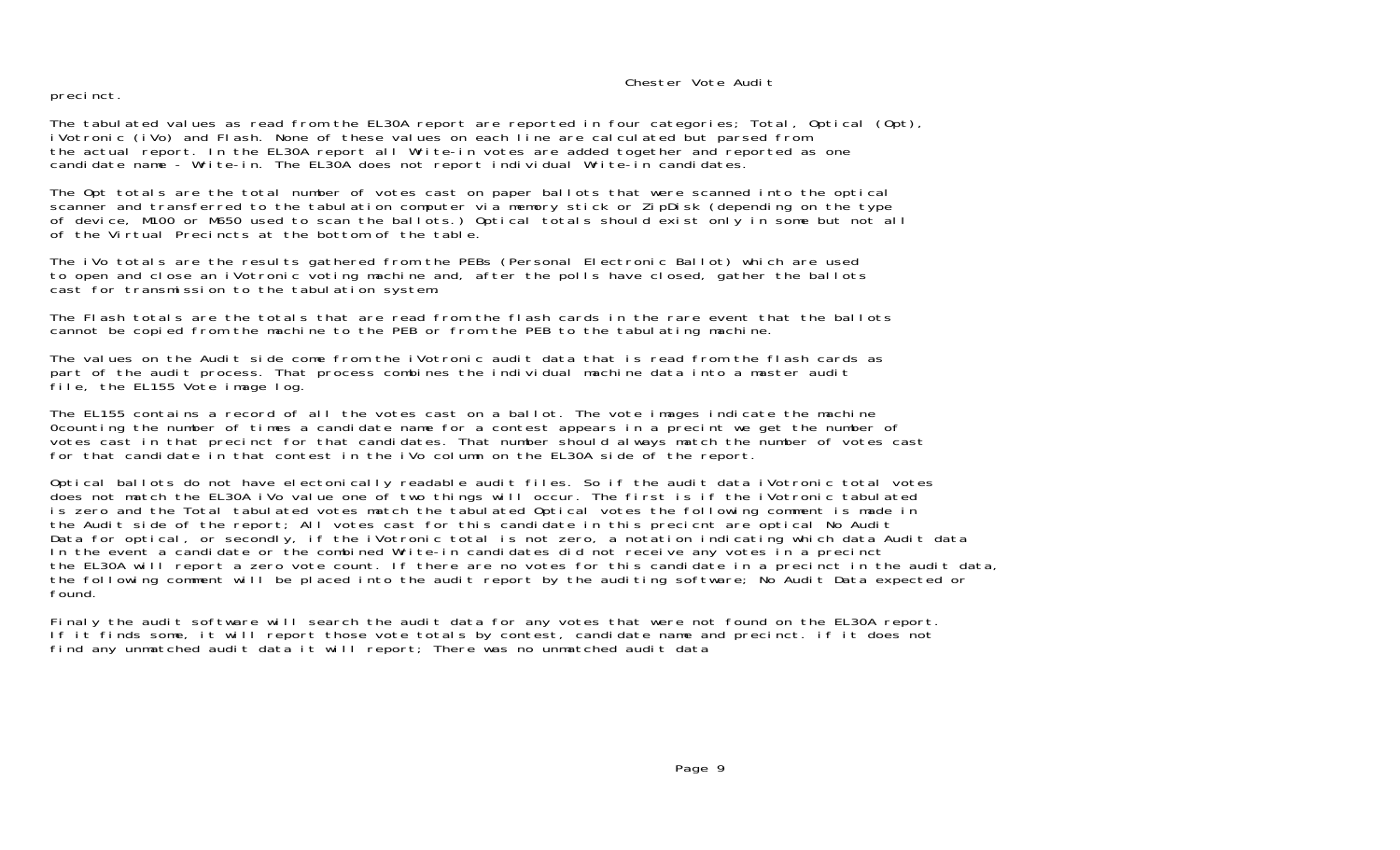Chester EL30A45A Comparison Report Election: Republican PPP Audit Date: 20:26:34, Thu Feb 25, 2016

|                                              |                                 |       |      | -EL30A- |      |        |      |     | -EL45A- |       |        |
|----------------------------------------------|---------------------------------|-------|------|---------|------|--------|------|-----|---------|-------|--------|
| Office                                       | Candi date                      | Party | Tot  | Opt     | i Vo | Fl ash | Tot  | Opt | i Vo    | Flash | Del ta |
| President District 5                         | Jeb Bush                        |       | 126  |         | 123  |        | 126  |     | 123     |       |        |
| President District 5                         | Ben Carson                      |       | 284  |         | 283  |        | 284  |     | 283     |       |        |
| President District 5                         | Chris Christie                  |       |      |         |      |        |      |     |         |       |        |
| President District 5                         | Ted Cruz                        |       | 844  |         | 842  |        | 844  |     | 842     |       |        |
| President District 5<br>President District 5 | Carly Fiorina<br>Jim Gilmore    |       |      |         |      |        |      |     |         |       |        |
| President District 5                         | Mi ke Huckabee                  |       | 10   |         |      |        | 10   |     |         |       |        |
| President District 5                         | John R Kasich                   |       | 119  |         | 115  |        | 119  |     | 115     |       |        |
| President District 5                         | Rand Paul                       |       |      |         |      |        |      |     |         |       |        |
| President District 5                         | Marco Rubio                     |       | 553  | 16      | 537  |        | 553  | 16  | 537     |       |        |
| President District 5<br>President District 5 | Rick Santorum<br>Donald J Trump |       | 1403 | 22      | 1381 |        | 1403 | 22  | 1381    |       |        |

How to read this report.

This is EL30A EL45A Crosscheck Report. It sums each candidates vote totals in each precinct in the EL30A Precinct Detail Report and compares it to the EL45A Election Summary Report that contains the tabulated total for each candidate in the county.

The values read from the EL30A report are reported in four categories; Total, Optical (Opt), iVotronic (iVo) and Flash. None of these values on each line are calculated but parsed from the actual report. The total lines are the calculated sums of the individual precince line values.

The Opt totals are the total number of votes cast on paper ballots that were scanned into the optical scanner and transferred to the tabulation computer via memory stick or ZipDisk (depending on the type of device, M100 or M650 used to scan the ballots.) Optical totals should exist only in some but not all of the Virtual Precincts at the bottom of the table.

The iVo totals are the results gathered from the PEBs (Personal Electronic Ballot) which are used to open and close an iVotronic voting machine and, after the polls have closed, gather the ballots cast for transmission to the tabulation system.

The Flash totals are the totals that are read from the flash cards in the rare event that the ballots cannot be copied from the machine to the PEB or from the PEB to the tabulating machine.

The values read from the EL45A report are reported in same four categories; Total, Optical (Opt), iVotronic (iVo) and Flash as the EL30A. Like the EL30A they are parsed from the actual EL45A report. The summary candidate totals are compared against the calculated sums for each candidate from, the EL30A report. Each of the values in each line on the EL30A side must match the same value on the EL45A side and the Delta value must be zero.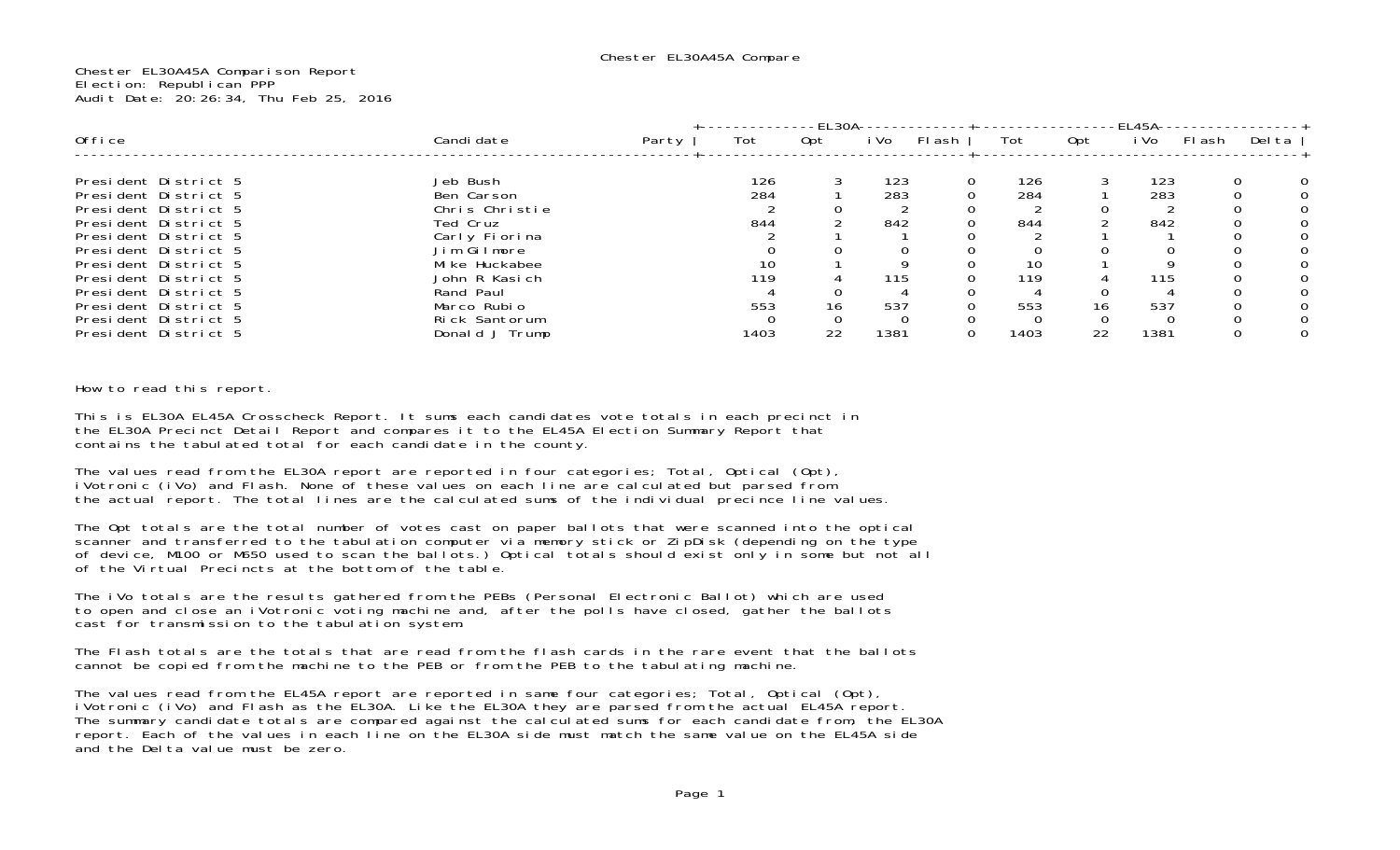Chester PEB Use Report Election: Republican PPP Audit Date: 20:25:49, Thu Feb 25, 2016

| Preci nct                                                                                                                                  | PEBs Used                                                                                        |  |
|--------------------------------------------------------------------------------------------------------------------------------------------|--------------------------------------------------------------------------------------------------|--|
| Baldwin Mill<br>Baton Rouge<br>Beckhamville<br>BI ackstock<br>Edgemoor<br>Eureka Mill<br>Fort Lawn<br>Halsellville<br>Hazel wood<br>Lowrys | 155355<br>141780<br>147387<br>144865<br>124322<br>144858<br>147244<br>144583<br>137128<br>144357 |  |
| Ri chburg                                                                                                                                  | 144732                                                                                           |  |
| Rodman                                                                                                                                     | 119186                                                                                           |  |
| Rossville                                                                                                                                  | 144374                                                                                           |  |
| Wilksburg                                                                                                                                  | 229377                                                                                           |  |
| Chester Ward 1<br>Chester Ward 2                                                                                                           | 145446<br>151292                                                                                 |  |
| Chester Ward 3                                                                                                                             | 123002                                                                                           |  |
| Chester Ward 4                                                                                                                             | 136838                                                                                           |  |
| Chester Ward 5                                                                                                                             | 225913                                                                                           |  |
| Lando/Landsford                                                                                                                            | 124053                                                                                           |  |
| Great Falls                                                                                                                                | 151892<br>149997                                                                                 |  |
| Absentee                                                                                                                                   |                                                                                                  |  |

## 22 precincts processed

The following precinct(s) have no ballots cast in them: Emergency, Failsafe, Provisional, Failsafe Provisional Note: if there are no ballots cast in a precinct the machines in that precinct cannot be identified so these precinct(s) will not appear in this report.

Comments

How to read this report.

This is the PEB Used report. It lists the precints found in the Audit data and lists all the PEBs that were used by the poll workers to open and close the iVotronic machines in that. precinct.

If more than one PEB is used to open and close all the iVotronic machines in a precinct, then the County Election Commission must read ALL the PEBs used in that precinct to assure that they have collected all the ballots from that precinct. A county whose report shows a precinct that has machines open or closed by more than one PEB should double check the Ballot Audit Report against the iVotronic paper tapes and the Poll Book to make sure that all the ballots have been collected and tabulated.